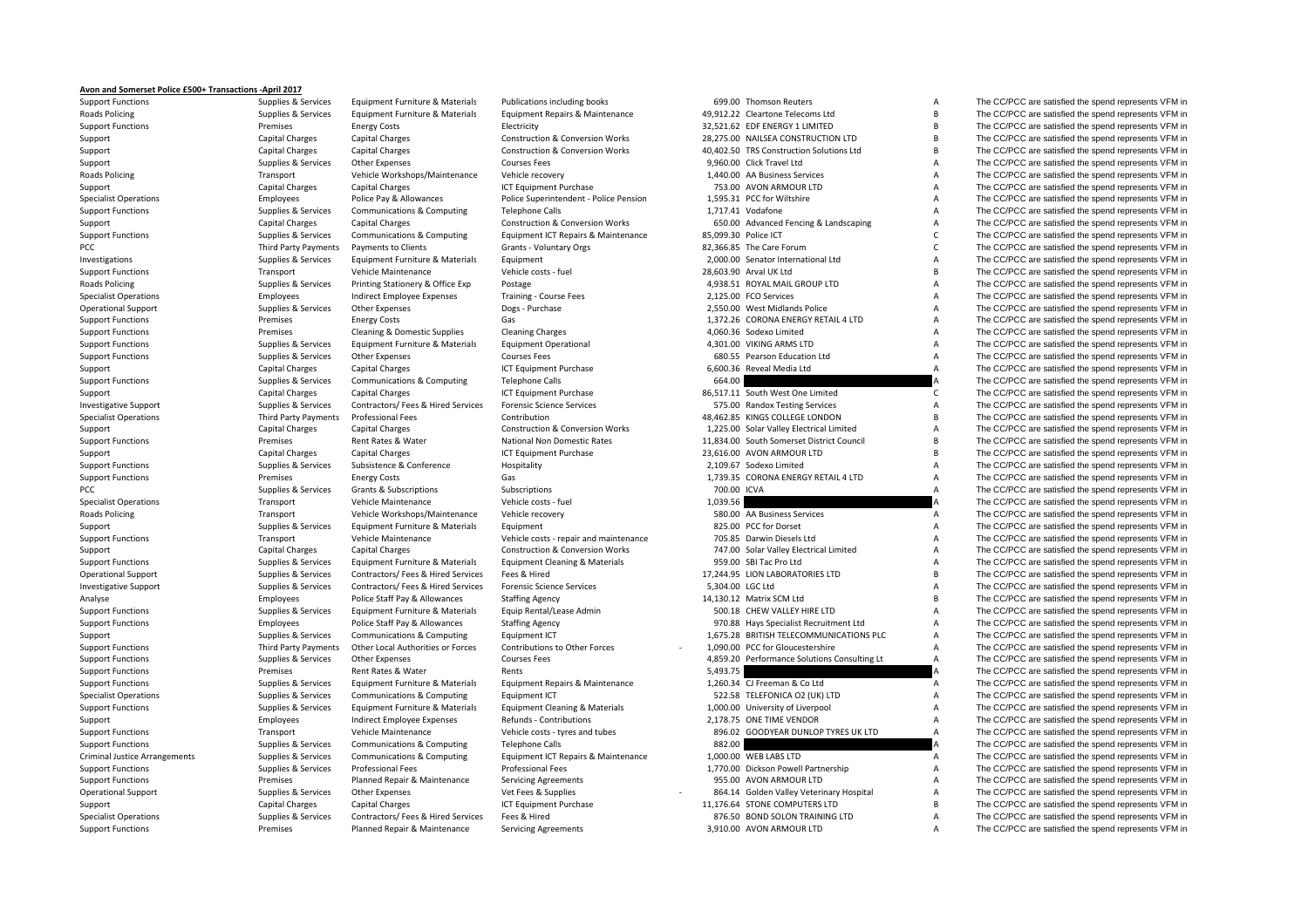| <b>Support Functions</b>     | Premises                          | Rent Rates & Water                                     | Rents                                             |                  | 4,150.00 Thornbury Town Council                                       | А                   | The CC/PCC are satisfied the spend represents VFM in                                                         |
|------------------------------|-----------------------------------|--------------------------------------------------------|---------------------------------------------------|------------------|-----------------------------------------------------------------------|---------------------|--------------------------------------------------------------------------------------------------------------|
| <b>Support Functions</b>     | Premises                          | Cleaning & Domestic Supplies                           | <b>Cleaning Charges</b>                           |                  | 1,357.92 Sodexo Limited                                               | $\overline{A}$      | The CC/PCC are satisfied the spend represents VFM in                                                         |
| Support                      | Supplies & Services               | Equipment Furniture & Materials                        | Equipment - Consumables                           |                  | 1,386.00 D.tec International Limited                                  | $\overline{A}$      | The CC/PCC are satisfied the spend represents VFM in                                                         |
| <b>Support Functions</b>     | Premises                          | Cleaning & Domestic Supplies                           | <b>Cleaning Charges</b>                           |                  | 2,709.34 Sodexo Limited                                               | $\overline{A}$      | The CC/PCC are satisfied the spend represents VFM in                                                         |
| <b>Support Functions</b>     | Transport                         | Vehicle Hire                                           | <b>Hired Vehicle Costs</b>                        |                  | 713.00 SCOT GROUP LTD                                                 | $\overline{A}$      | The CC/PCC are satisfied the spend represents VFM in                                                         |
| <b>Support Functions</b>     | Supplies & Services               | Communications & Computing                             | Equipment ICT Repairs & Maintenance               |                  | 1,275.00 SEPURA PLC                                                   | $\overline{A}$      | The CC/PCC are satisfied the spend represents VFM in                                                         |
| Support                      | Capital Charges                   | Capital Charges                                        | ICT Equipment Purchase                            |                  | 57,943.20 STONE COMPUTERS LTD                                         | $\mathsf{C}$        | The CC/PCC are satisfied the spend represents VFM in                                                         |
| <b>Support Functions</b>     | Supplies & Services               | Equipment Furniture & Materials                        | <b>Equipment Operational</b>                      | 2,306.40 GMK Ltd |                                                                       | $\overline{A}$      | The CC/PCC are satisfied the spend represents VFM in                                                         |
| Support                      | Supplies & Services               | Equipment Furniture & Materials                        | Equipment                                         | 630.00           |                                                                       |                     | The CC/PCC are satisfied the spend represents VFM in                                                         |
| <b>Support Functions</b>     | Supplies & Services               | Communications & Computing                             | Equipment ICT Software                            |                  | 2,000.00 PCC for Cheshire                                             | $\overline{A}$      | The CC/PCC are satisfied the spend represents VFM in                                                         |
| <b>Support Functions</b>     | Premises                          | Planned Repair & Maintenance                           | Servicing - Mechanical Plant                      |                  | 1,055.60 Integral UK Ltd                                              | $\overline{A}$      | The CC/PCC are satisfied the spend represents VFM in                                                         |
| Support                      | Supplies & Services               | <b>Other Expenses</b>                                  | <b>Courses Fees</b>                               |                  | 3,218.66 College of Policing Ltd                                      | A                   | The CC/PCC are satisfied the spend represents VFM in                                                         |
| PCC                          | Supplies & Services               | Grants & Subscriptions                                 | Subscriptions                                     |                  | 1,189.00 POLICE AUTHORITY TREASURERS SOCIETY                          | $\overline{A}$      | The CC/PCC are satisfied the spend represents VFM in                                                         |
| <b>Support Functions</b>     | Premises                          | Rent Rates & Water                                     | Hire of Accommodation                             |                  | 1,404.00 BRISTOL MARRIOTT ROYAL HOTEL                                 | $\overline{A}$      | The CC/PCC are satisfied the spend represents VFM in                                                         |
| <b>Investigative Support</b> | Supplies & Services               | Contractors/ Fees & Hired Services                     | <b>Forensic Science Services</b>                  |                  | 1,960.00 Key Forensic Services Ltd                                    | $\overline{A}$      | The CC/PCC are satisfied the spend represents VFM in                                                         |
| <b>Investigative Support</b> | Supplies & Services               | Contractors/ Fees & Hired Services                     | <b>Forensic Science Services</b>                  |                  | 6,262.35 Key Forensic Services Ltd                                    | $\overline{A}$      | The CC/PCC are satisfied the spend represents VFM in                                                         |
| <b>Investigative Support</b> | Supplies & Services               | Contractors/ Fees & Hired Services                     | <b>Forensic Science Services</b>                  |                  | 1,860.00 Systems Technology Consultants Ltd                           | $\overline{A}$      | The CC/PCC are satisfied the spend represents VFM in                                                         |
| <b>Support Functions</b>     | Premises                          | Planned Repair & Maintenance                           | Fire Alarms                                       |                  | 1,513.87 STATIC SYSTEMS GROUP PLC                                     | $\overline{A}$      | The CC/PCC are satisfied the spend represents VFM in                                                         |
| <b>Support Functions</b>     | Premises                          | Rent Rates & Water                                     | Water Charges/Sewerages                           |                  | 561.16 Bristol Wessex Billing Service Ltd                             | $\overline{A}$      | The CC/PCC are satisfied the spend represents VFM in                                                         |
| <b>Support Functions</b>     | Employees                         | Indirect Employee Expenses                             | Direct Medical Intervention                       |                  | 590.00 Dr P Aylard                                                    | $\overline{A}$      | The CC/PCC are satisfied the spend represents VFM in                                                         |
| <b>Support Functions</b>     | Supplies & Services               | Communications & Computing                             | Equipment ICT Repairs & Maintenance               |                  | 16,000.00 KIM Software Solutions Ltd                                  | B                   | The CC/PCC are satisfied the spend represents VFM in                                                         |
| <b>Support Functions</b>     | Transport                         | Vehicle Maintenance                                    | Vehicle costs - fuel                              |                  | 572.02 Arval UK Ltd                                                   | $\overline{A}$      | The CC/PCC are satisfied the spend represents VFM in                                                         |
| <b>Support Functions</b>     | Transport                         | Vehicle Maintenance                                    | Vehicle costs - tyres and tubes                   |                  | 812.68 GOODYEAR DUNLOP TYRES UK LTD                                   | $\overline{A}$      | The CC/PCC are satisfied the spend represents VFM in                                                         |
| <b>Support Functions</b>     | Transport                         | Vehicle Maintenance                                    | Vehicle costs - repair and maintenance            |                  | 3,775.71 SJ Cook & Sons Ltd                                           | $\overline{A}$      | The CC/PCC are satisfied the spend represents VFM in                                                         |
| Support                      | Capital Charges                   | <b>Capital Charges</b>                                 | ICT Equipment Purchase                            | 5,508.52         |                                                                       |                     | The CC/PCC are satisfied the spend represents VFM in                                                         |
| <b>Support Functions</b>     | Premises                          | Cleaning & Domestic Supplies                           | <b>Cleaning Charges</b>                           |                  | 625.25 Sodexo Limited                                                 | Α                   | The CC/PCC are satisfied the spend represents VFM in                                                         |
| <b>Support Functions</b>     | Supplies & Services               | Communications & Computing                             | <b>Equipment ICT Software</b>                     |                  | 17,840.00 FORCE INFORMATION SYSTEMS LTD                               | B                   | The CC/PCC are satisfied the spend represents VFM in                                                         |
| Analyse                      | Employees                         | Police Staff Pay & Allowances                          | <b>Staffing Agency</b>                            |                  | 14,844.21 Matrix SCM Ltd                                              | $\overline{B}$      | The CC/PCC are satisfied the spend represents VFM in                                                         |
| Support                      | Supplies & Services               | Other Expenses                                         | Legal Fees 3rd Party                              | 836.00           |                                                                       |                     | The CC/PCC are satisfied the spend represents VFM in                                                         |
| <b>Support Functions</b>     | Supplies & Services               | <b>Professional Fees</b>                               | <b>Professional Fees</b>                          |                  | 1,990.00 Dickson Powell Partnership                                   | $\overline{A}$      | The CC/PCC are satisfied the spend represents VFM in                                                         |
| <b>Investigative Support</b> | Supplies & Services               | Equipment Furniture & Materials                        | <b>Equipment Operational</b>                      |                  | 769.55 CJ Freeman & Co Ltd                                            | $\overline{A}$      | The CC/PCC are satisfied the spend represents VFM in                                                         |
| Disused                      | Premises                          | Rent Rates & Water                                     | Rents                                             |                  | 2,970.00 Southmead Development Trust Ltd                              | Α                   | The CC/PCC are satisfied the spend represents VFM in                                                         |
|                              |                                   |                                                        |                                                   |                  |                                                                       | $\overline{A}$      | The CC/PCC are satisfied the spend represents VFM in                                                         |
| <b>Support Functions</b>     | Capital Charges                   | <b>Capital Charges</b>                                 | Other Plant & Equipment                           |                  | 2,859.69 Bristol Storage Equipment Limited                            | A                   |                                                                                                              |
| Support                      | Employees<br>Third Party Payments | Indirect Employee Expenses<br><b>Other Agencies</b>    | CEP Payable DHSS<br><b>Contract Payment</b>       |                  | 830.84 HM Revenue & Customs<br>44,096.07 Southwest One Unitary Charge | B                   | The CC/PCC are satisfied the spend represents VFM in<br>The CC/PCC are satisfied the spend represents VFM in |
| <b>Support Functions</b>     | Premises                          |                                                        |                                                   |                  | 505.66 Sodexo Limited                                                 | $\overline{A}$      |                                                                                                              |
| Support                      | <b>Capital Charges</b>            | Cleaning & Domestic Supplies<br><b>Capital Charges</b> | <b>Cleaning Charges</b><br>ICT Equipment Purchase |                  | 2,209.65 AVON ARMOUR LTD                                              | $\overline{A}$      | The CC/PCC are satisfied the spend represents VFM in<br>The CC/PCC are satisfied the spend represents VFM in |
| Support                      |                                   |                                                        |                                                   |                  |                                                                       |                     |                                                                                                              |
| Support                      | Supplies & Services               | <b>Other Expenses</b>                                  | Legal Fees 3rd Party                              | 12,410.80        | 5,547.00 SOMERSET COUNTY COUNCIL                                      |                     | The CC/PCC are satisfied the spend represents VFM in<br>The CC/PCC are satisfied the spend represents VFM in |
| Analyse                      | <b>Third Party Payments</b>       | Other Local Authorities or Forces                      | <b>Agency Payments - OLAs</b>                     |                  |                                                                       | A<br>$\overline{A}$ |                                                                                                              |
| <b>Support Functions</b>     | Supplies & Services               | Equipment Furniture & Materials                        | <b>Equipment Operational</b>                      |                  | 602.00 PRO-TECT SAFETY SIGNS                                          |                     | The CC/PCC are satisfied the spend represents VFM in                                                         |
| <b>Investigative Support</b> | Supplies & Services               | <b>Other Expenses</b>                                  | Supplies & Services                               |                  | 550.00 Systems Technology Consultants Ltd                             | $\overline{A}$      | The CC/PCC are satisfied the spend represents VFM in                                                         |
| <b>Support Functions</b>     | <b>Third Party Payments</b>       | Other Agencies                                         | <b>Contract Payment</b>                           |                  | 23,250.00 Southwest One Unitary Charge                                | B                   | The CC/PCC are satisfied the spend represents VFM in                                                         |
| <b>Support Functions</b>     | Supplies & Services               | Contractors/ Fees & Hired Services                     | Fees & Hired                                      |                  | 2,778.50 SMSR (Social & Market Strategic Res                          | $\overline{A}$      | The CC/PCC are satisfied the spend represents VFM in                                                         |
| Support                      | Premises                          | Rent Rates & Water                                     | <b>Premises Leases</b>                            |                  | 813,818.90 Blue Light Partnership                                     | $\mathsf{C}$        | The CC/PCC are satisfied the spend represents VFM in                                                         |
| <b>Investigative Support</b> | Supplies & Services               | Contractors/ Fees & Hired Services                     | <b>Forensic Science Services</b>                  |                  | 1,890.00 Systems Technology Consultants Ltd                           | Α                   | The CC/PCC are satisfied the spend represents VFM in                                                         |
| <b>Specialist Operations</b> | Supplies & Services               | Subsistence & Conference                               | Accommodation                                     |                  | 750.83 Click Travel Ltd                                               | A                   | The CC/PCC are satisfied the spend represents VFM in                                                         |
| <b>Support Functions</b>     | Transport                         | Vehicle Workshops/Maintenance                          | Vehicle Workshop                                  |                  | 3,675.00 Calibration & Consultancy Services                           | $\overline{A}$      | The CC/PCC are satisfied the spend represents VFM in                                                         |
| Support                      | <b>Capital Charges</b>            | <b>Capital Charges</b>                                 | <b>Construction &amp; Conversion Works</b>        |                  | 1,925.00 Romac Building Contractors Ltd                               | $\overline{A}$      | The CC/PCC are satisfied the spend represents VFM in                                                         |
| <b>Operational Support</b>   | Supplies & Services               | <b>Other Expenses</b>                                  | <b>Publicity &amp; Promotions</b>                 |                  | 1,320.00 SUREPRINT                                                    | $\overline{A}$      | The CC/PCC are satisfied the spend represents VFM in                                                         |
| <b>Support Functions</b>     | Supplies & Services               | Equipment Furniture & Materials                        | Equipment - Consumables                           |                  | 961.40 VIKING ARMS LTD                                                | $\overline{A}$      | The CC/PCC are satisfied the spend represents VFM in                                                         |
| <b>Support Functions</b>     | Premises                          | Rent Rates & Water                                     | National Non Domestic Rates                       |                  | 1,306.66 Mendip District Council                                      | A                   | The CC/PCC are satisfied the spend represents VFM in                                                         |
| Roads Policing               | Supplies & Services               | Equipment Furniture & Materials                        | Equipment Repairs & Maintenance                   |                  | 25,300.00 Cleartone Telecoms Ltd                                      | B                   | The CC/PCC are satisfied the spend represents VFM in                                                         |
| <b>Support Functions</b>     | Premises                          | Rent Rates & Water                                     | National Non Domestic Rates                       |                  | 854.50 Bristol City Council                                           | $\overline{A}$      | The CC/PCC are satisfied the spend represents VFM in                                                         |
| <b>Support Functions</b>     | Supplies & Services               | Equipment Furniture & Materials                        | <b>Equipment Operational</b>                      |                  | 2,280.00 Axon Public Safety UK Limited                                | $\overline{A}$      | The CC/PCC are satisfied the spend represents VFM in                                                         |
| <b>Support Functions</b>     | Supplies & Services               | Equipment Furniture & Materials                        | Equipment - Consumables                           |                  | 10,156.80 SBI Tac Pro Ltd                                             | R <sub>1</sub>      | The CC/PCC are satisfied the spend represents VFM in                                                         |
| <b>Support Functions</b>     | Supplies & Services               | <b>Other Expenses</b>                                  | <b>Courses Fees</b>                               |                  | 2,530.00 Talking Blues                                                | $\Delta$            | The CC/PCC are satisfied the spend represents VFM in                                                         |
| <b>Support Functions</b>     | Employees                         | Indirect Employee Expenses                             | Reimbursements - Medical                          | 1,800.00         |                                                                       |                     | The CC/PCC are satisfied the spend represents VFM in                                                         |
| <b>Investigative Support</b> | Supplies & Services               | Contractors/ Fees & Hired Services                     | <b>Forensic Science Services</b>                  |                  | 5,772.00 ENVIRONMENTAL SCIENTIFICS GROUP LTD                          | A                   | The CC/PCC are satisfied the spend represents VFM in                                                         |
| <b>Support Functions</b>     | Supplies & Services               | <b>Communications &amp; Computing</b>                  | Equipment ICT Repairs & Maintenance               |                  | 11,357.58 INSIGHT DIRECT (UK) LTD                                     | B                   | The CC/PCC are satisfied the spend represents VFM in                                                         |
| <b>Support Functions</b>     | Supplies & Services               | Contractors/ Fees & Hired Services                     | Fees & Hired                                      |                  | 1,625.83 CYCLESCHEME LTD                                              | Α                   | The CC/PCC are satisfied the spend represents VFM in                                                         |
| Support                      | Premises                          | Cleaning & Domestic Supplies                           | <b>Cleaning Charges</b>                           |                  | 907.98 Sodexo Limited                                                 | $\overline{A}$      | The CC/PCC are satisfied the spend represents VFM in                                                         |
| <b>Support Functions</b>     | Supplies & Services               | <b>Communications &amp; Computing</b>                  | Equipment ICT Repairs & Maintenance               |                  | 1,800.00 PJ & RHS LTD                                                 | $\overline{A}$      | The CC/PCC are satisfied the spend represents VFM in                                                         |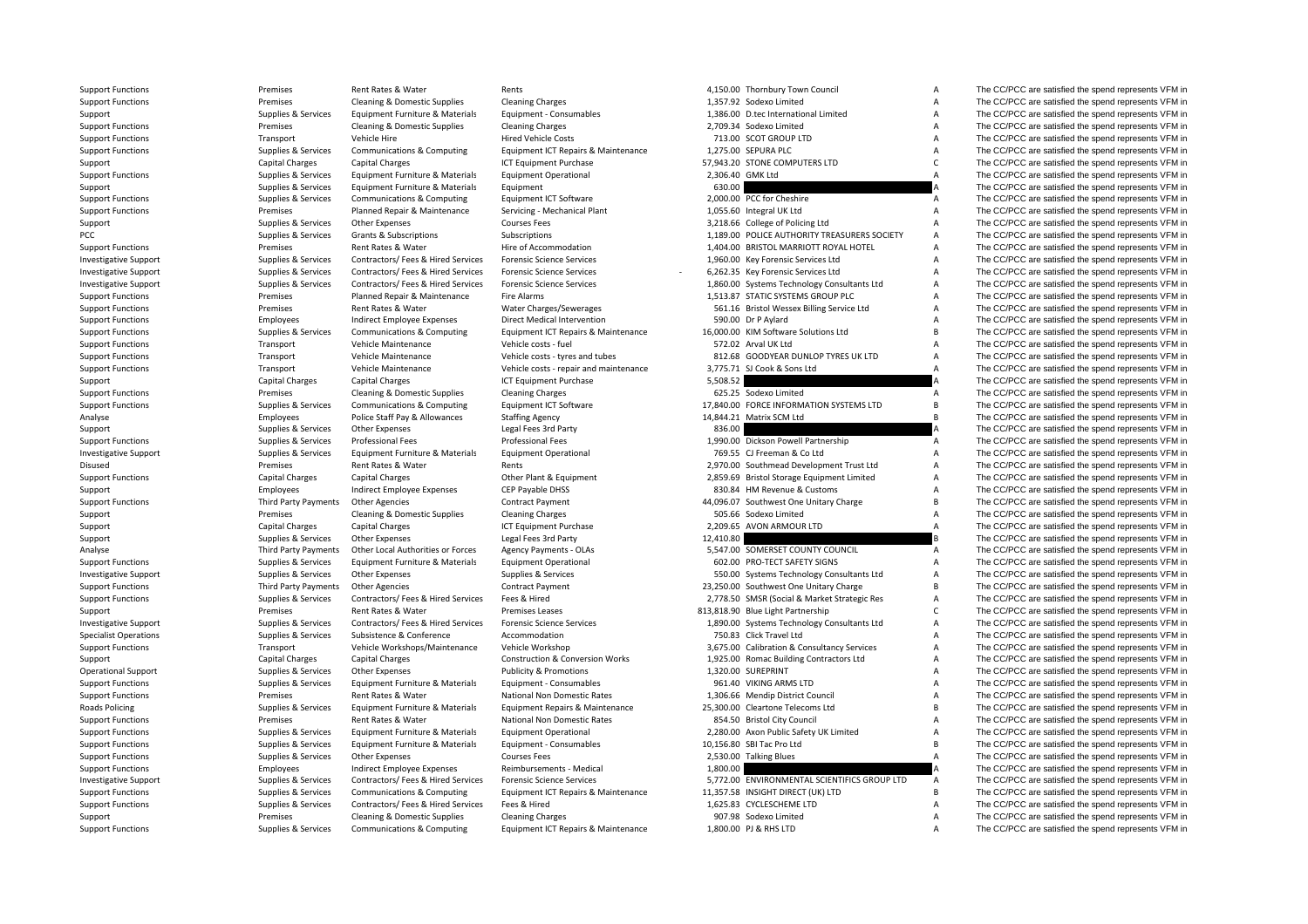| Support Functions            | supplies & services         | Communications & Computing            | Equipment                                  | 23,941.81 TELEFONICA OZ (UK) LTD              |                | The CC/PCC are satisfied the spend represents VFM in |
|------------------------------|-----------------------------|---------------------------------------|--------------------------------------------|-----------------------------------------------|----------------|------------------------------------------------------|
| <b>Support Functions</b>     | Premises                    | <b>Energy Costs</b>                   | Electricity                                | 537.46 British Gas Business (Electric)        | А              | The CC/PCC are satisfied the spend represents VFM in |
| <b>Specialist Operations</b> | Premises                    | Rent Rates & Water                    | National Non Domestic Rates                | 1,208.50 North Somerset Council               | $\overline{A}$ | The CC/PCC are satisfied the spend represents VFM in |
| Support                      | Supplies & Services         | Equipment Furniture & Materials       | Equipment                                  | 600.00                                        |                | The CC/PCC are satisfied the spend represents VFM in |
| <b>Support Functions</b>     | Supplies & Services         | <b>Communications &amp; Computing</b> | Equipment ICT Repairs & Maintenance        | 6,165.00 ASSA ABLOY Ltd T/A Traka             | A              | The CC/PCC are satisfied the spend represents VFM in |
| <b>Specialist Operations</b> | Supplies & Services         | Subsistence & Conference              | Accommodation                              | 814.17 Click Travel Ltd                       | $\mathsf A$    | The CC/PCC are satisfied the spend represents VFM in |
| <b>Support Functions</b>     | Supplies & Services         | Equipment Furniture & Materials       | <b>Equipment Operational</b>               | 10,328.08 VIKING ARMS LTD                     | B              | The CC/PCC are satisfied the spend represents VFM in |
| <b>Support Functions</b>     | Premises                    | Cleaning & Domestic Supplies          | <b>Cleaning Charges</b>                    | 755.10 Sodexo Limited                         | A              | The CC/PCC are satisfied the spend represents VFM in |
| <b>Investigative Support</b> | Supplies & Services         | <b>Medical Fees</b>                   | Pathologists reports                       | 1,170.00 Calamat Ltd (Prof D C Mangham)       | Α              | The CC/PCC are satisfied the spend represents VFM in |
| <b>Support Functions</b>     | Premises                    | Planned Repair & Maintenance          | Security                                   | 7,500.00 K9 Patrol Ltd                        | $\overline{A}$ | The CC/PCC are satisfied the spend represents VFM in |
| PCC                          | Supplies & Services         | Printing Stationery & Office Exp      | Reprographics                              | 2,325.00 Studio Diva                          | Α              | The CC/PCC are satisfied the spend represents VFM in |
| <b>Support Functions</b>     | Transport                   | Vehicle Maintenance                   | Vehicle costs - repair and maintenance     | 626.80 TrustFirstParts                        | A              | The CC/PCC are satisfied the spend represents VFM in |
| Support                      | Capital Charges             | Capital Charges                       | Other Plant & Equipment                    | 5,950.00 Cleartone Telecoms Ltd               | $\overline{A}$ | The CC/PCC are satisfied the spend represents VFM in |
| <b>Support Functions</b>     | Supplies & Services         | Equipment Furniture & Materials       | <b>Equipment Operational</b>               | 4,807.00 VIKING ARMS LTD                      | A              | The CC/PCC are satisfied the spend represents VFM in |
|                              |                             |                                       |                                            | 6,171.00 SUSTRANS LTD                         | $\overline{A}$ |                                                      |
| Roads Policing               | Supplies & Services         | <b>Other Expenses</b>                 | <b>Courses Fees</b>                        |                                               |                | The CC/PCC are satisfied the spend represents VFM in |
| Support                      | Supplies & Services         | Other Expenses                        | Legal Costs & Services                     | 833.34                                        |                | The CC/PCC are satisfied the spend represents VFM in |
| Support                      | Capital Charges             | Capital Charges                       | ICT Equipment Purchase                     | 1,026.00 Data Pro                             | А              | The CC/PCC are satisfied the spend represents VFM in |
| <b>Support Functions</b>     | Transport                   | Vehicle Maintenance                   | Vehicle costs - repair and maintenance     | 885.64 BMW (UK) Ltd                           | A              | The CC/PCC are satisfied the spend represents VFM in |
| <b>Support Functions</b>     | Premises                    | Rent Rates & Water                    | National Non Domestic Rates                | 7,300.87 Bristol City Council                 | Α              | The CC/PCC are satisfied the spend represents VFM in |
| <b>Investigative Support</b> | Supplies & Services         | Contractors/ Fees & Hired Services    | <b>Forensic Science Services</b>           | 27,814.00 ORCHID CELLMARK LTD                 | B              | The CC/PCC are satisfied the spend represents VFM in |
| Support                      | Supplies & Services         | Other Expenses                        | <b>Courses Fees</b>                        | 996.00 Think Different Events Ltd             | А              | The CC/PCC are satisfied the spend represents VFM in |
| <b>Support Functions</b>     | Supplies & Services         | <b>Communications &amp; Computing</b> | Equipment ICT Repairs & Maintenance        | 705.00 SEPURA PLC                             | A              | The CC/PCC are satisfied the spend represents VFM in |
| <b>Support Functions</b>     | <b>Third Party Payments</b> | <b>Other Agencies</b>                 | <b>Contract Payment</b>                    | 70,798.00 Southwest One Unitary Charge        | $\mathsf{C}$   | The CC/PCC are satisfied the spend represents VFM in |
| <b>Support Functions</b>     | Premises                    | Rent Rates & Water                    | Landlords Service Charge                   | 3,728.54 MENDIP DISTRICT COUNCIL              | $\overline{A}$ | The CC/PCC are satisfied the spend represents VFM in |
| Support                      | Capital Charges             | Capital Charges                       | ICT Equipment Purchase                     | 504.00                                        |                | The CC/PCC are satisfied the spend represents VFM in |
| <b>Investigative Support</b> | Supplies & Services         | <b>Medical Fees</b>                   | Pathologists reports                       | 2,780.00 Professor Seth Love                  | Α              | The CC/PCC are satisfied the spend represents VFM in |
| Roads Policing               | Supplies & Services         | Printing Stationery & Office Exp      | Postage                                    | 4,690.30 ROYAL MAIL GROUP LTD                 | A              | The CC/PCC are satisfied the spend represents VFM in |
| Analyse                      | Supplies & Services         | Contractors/ Fees & Hired Services    | Fees & Hired                               | 926.97 KRP Consultancy Ltd T/A Alexander      | A              | The CC/PCC are satisfied the spend represents VFM in |
| Support                      | Capital Charges             | Capital Charges                       | <b>Construction &amp; Conversion Works</b> | 2,706.29 Cablecom Networking Ltd              | A              | The CC/PCC are satisfied the spend represents VFM in |
| <b>Support Functions</b>     | Premises                    | Rent Rates & Water                    | National Non Domestic Rates                | 561.00 Bristol City Council                   | A              | The CC/PCC are satisfied the spend represents VFM in |
| <b>Specialist Operations</b> | Supplies & Services         | Subsistence & Conference              | Accommodation                              | 504.17 Click Travel Ltd                       | $\overline{A}$ | The CC/PCC are satisfied the spend represents VFM in |
| Support                      | Capital Charges             | Capital Charges                       | ICT Equipment Purchase                     | 7,847.00                                      |                | The CC/PCC are satisfied the spend represents VFM in |
|                              |                             |                                       |                                            | 689.36 PRO-TECT SAFETY SIGNS                  |                | The CC/PCC are satisfied the spend represents VFM in |
| <b>Support Functions</b>     | Supplies & Services         | Equipment Furniture & Materials       | <b>Equipment Operational</b>               |                                               | A              |                                                      |
| <b>Support Functions</b>     | Supplies & Services         | Equipment Furniture & Materials       | <b>Equipment Cleaning &amp; Materials</b>  | 920.00 SBI Tac Pro Ltd                        | Α              | The CC/PCC are satisfied the spend represents VFM in |
| <b>Investigative Support</b> | Supplies & Services         | Subsistence & Conference              | Conference & Meeting Expenses              | 900.00 Developing Health and Independence     | Α              | The CC/PCC are satisfied the spend represents VFM in |
| PCC                          | <b>Third Party Payments</b> | Payments to Clients                   | Grants - Voluntary Orgs                    | 16,215.00 Next Link                           | B              | The CC/PCC are satisfied the spend represents VFM in |
| Support                      | Employees                   | Indirect Employee Expenses            | Refunds - Contributions                    | 5,228.03 ONE TIME VENDOR                      | Α              | The CC/PCC are satisfied the spend represents VFM in |
| <b>Support Functions</b>     | Premises                    | Cleaning & Domestic Supplies          | <b>Cleaning Charges</b>                    | 23,466.17 Sodexo Limited                      | B              | The CC/PCC are satisfied the spend represents VFM in |
| <b>Support Functions</b>     | Supplies & Services         | Contractors/ Fees & Hired Services    | Fees & Hired                               | 2,500.00 CYCLESCHEME LTD                      | A              | The CC/PCC are satisfied the spend represents VFM in |
| <b>Support Functions</b>     | Premises                    | Rent Rates & Water                    | National Non Domestic Rates                | 3.050.40 North Somerset Council               | A              | The CC/PCC are satisfied the spend represents VFM in |
| <b>Support Functions</b>     | Supplies & Services         | Contractors/ Fees & Hired Services    | Fees & Hired                               | 1,227.44 CYCLESCHEME LTD                      | $\overline{A}$ | The CC/PCC are satisfied the spend represents VFM in |
| PCC                          | Supplies & Services         | Other Expenses                        | <b>Publicity &amp; Promotions</b>          | 820.00 Ujima Radio                            | A              | The CC/PCC are satisfied the spend represents VFM in |
| Support                      | Capital Charges             | Capital Charges                       | <b>Construction &amp; Conversion Works</b> | 2,123.00 AVON ARMOUR LTD                      | $\overline{A}$ | The CC/PCC are satisfied the spend represents VFM in |
| <b>Support Functions</b>     | Premises                    | <b>Energy Costs</b>                   | Electricity                                | 4,992.53 EDF ENERGY 1 LIMITED                 | A              | The CC/PCC are satisfied the spend represents VFM in |
| Investigations               | Supplies & Services         | Communications & Computing            | Equipment ICT Software                     | 850.00 TICTAC Communications Ltd              | А              | The CC/PCC are satisfied the spend represents VFM in |
| <b>Support Functions</b>     | Premises                    | Cleaning & Domestic Supplies          | <b>Cleaning Charges</b>                    | 1,799.83 Sodexo Limited                       | Α              | The CC/PCC are satisfied the spend represents VFM in |
| PCC                          | Supplies & Services         | Grants & Subscriptions                | Subscriptions                              | 1,294.00 POLICE AUTHORITY TREASURERS SOCIETY  | А              | The CC/PCC are satisfied the spend represents VFM in |
| <b>Local Policing</b>        | Supplies & Services         | Other Expenses                        | <b>Publicity &amp; Promotions</b>          | 500.00 SOLON SECURITY LTD                     | A              | The CC/PCC are satisfied the spend represents VFM in |
| <b>Support Functions</b>     | Supplies & Services         | <b>Communications &amp; Computing</b> | Equipment ICT Repairs & Maintenance        | 1,791.29 Bottomline Technologies Limited      | А              | The CC/PCC are satisfied the spend represents VFM in |
| <b>Support Functions</b>     | Capital Charges             | Capital Charges                       | ICT Equipment Purchase                     | 695.00 Internet Videocommunications Ltd       | А              | The CC/PCC are satisfied the spend represents VFM in |
| <b>Support Functions</b>     | <b>Third Party Payments</b> | Other Local Authorities or Forces     | Contributions to Other Forces              | 26,101.40 Mayor's Office for Policing & Crime | B              | The CC/PCC are satisfied the spend represents VFM in |
|                              | Capital Charges             | Capital Charges                       | Other Plant & Equipment                    | 1,505.00 Office Furniture Online              | А              | The CC/PCC are satisfied the spend represents VFM in |
| Support                      |                             |                                       |                                            |                                               | B              |                                                      |
| <b>Support Functions</b>     | Premises                    | Planned Repair & Maintenance          | Repairs & Maint General                    | 21,203.48 Integral UK Ltd                     |                | The CC/PCC are satisfied the spend represents VFM in |
| <b>Support Functions</b>     | Supplies & Services         | Other Expenses                        | <b>Courses Fees</b>                        | 700.00 Vimpex Ltd                             | A              | The CC/PCC are satisfied the spend represents VFM in |
| <b>Support Functions</b>     | Supplies & Services         | Grants & Subscriptions                | Subscriptions                              | 60,000.00 Police ICT                          | $\mathsf{C}$   | The CC/PCC are satisfied the spend represents VFM in |
| <b>Support Functions</b>     | Supplies & Services         | <b>Communications &amp; Computing</b> | Equipment ICT                              | 1,212.00 TELEFONICA O2 (UK) LTD               | A              | The CC/PCC are satisfied the spend represents VFM in |
| <b>Support Functions</b>     | Supplies & Services         | <b>Communications &amp; Computing</b> | Equipment ICT Software                     | 900.00 EU Supply PLC                          | A              | The CC/PCC are satisfied the spend represents VFM in |
| <b>Support Functions</b>     | Transport                   | Vehicle Maintenance                   | Vehicle costs - tyres and tubes            | 1,001.00 GOODYEAR DUNLOP TYRES UK LTD         | $\overline{A}$ | The CC/PCC are satisfied the spend represents VFM in |
| <b>Investigative Support</b> | Supplies & Services         | Contractors/ Fees & Hired Services    | <b>Forensic Science Services</b>           | 2.550.50 LGC Ltd                              | Α              | The CC/PCC are satisfied the spend represents VFM in |
| Support                      | Capital Charges             | Capital Charges                       | <b>Construction &amp; Conversion Works</b> | 4,554.00 TRS Construction Solutions Ltd       | Α              | The CC/PCC are satisfied the spend represents VFM in |
| <b>Specialist Operations</b> | Supplies & Services         | Equipment Furniture & Materials       | Equipment                                  | 500.00 SEPURA PLC                             | $\overline{A}$ | The CC/PCC are satisfied the spend represents VFM in |
|                              |                             |                                       |                                            |                                               |                |                                                      |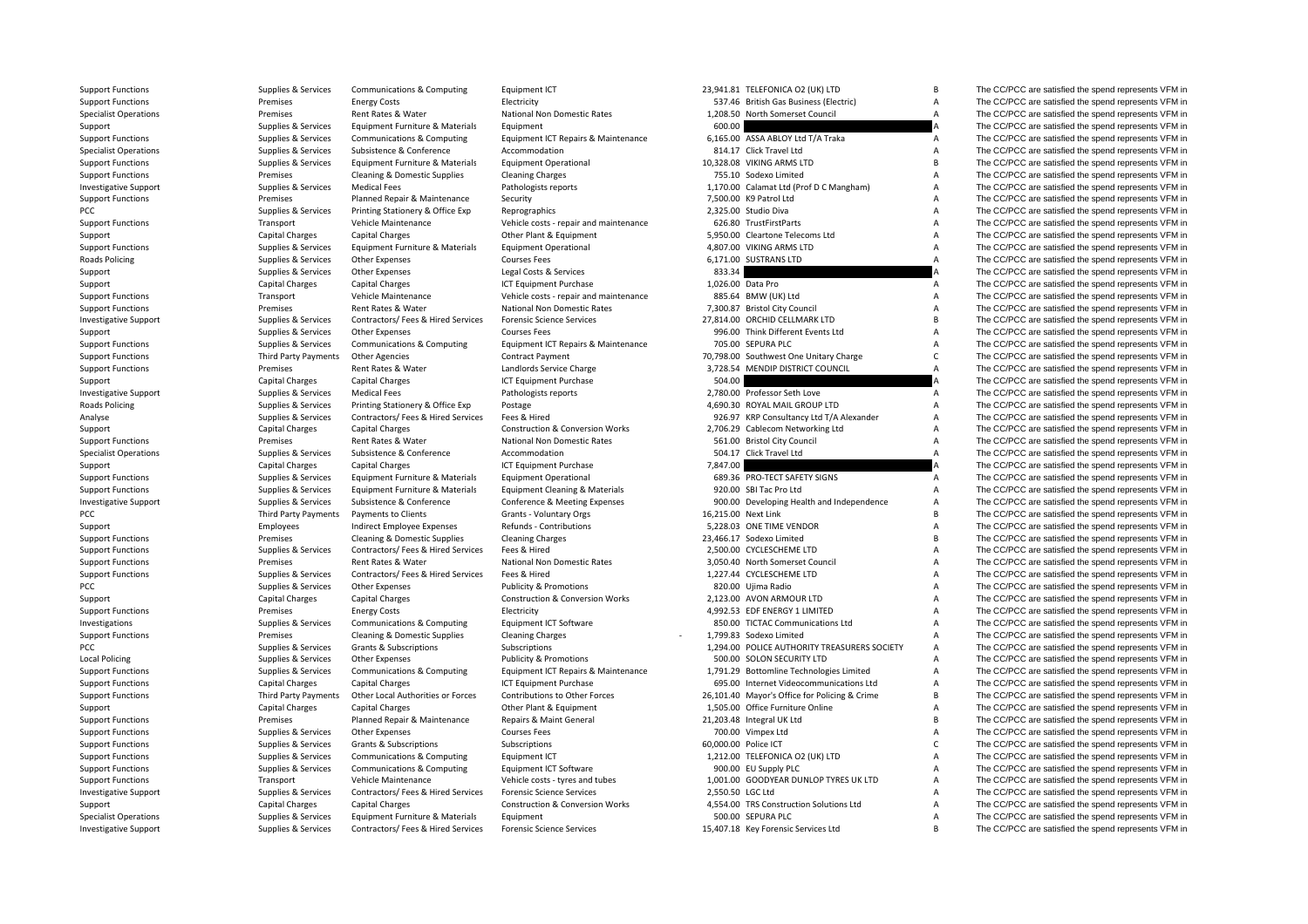| Support                      | Capital Charges             | Capital Charges                       | <b>Construction &amp; Conversion Works</b> | 716.00 Solar Valley Electrical Limited       | A              | The CC/PCC are satisfied the spend represents VFM in |
|------------------------------|-----------------------------|---------------------------------------|--------------------------------------------|----------------------------------------------|----------------|------------------------------------------------------|
| <b>Support Functions</b>     | Premises                    | Rent Rates & Water                    | National Non Domestic Rates                | 1,380.67 West Somerset Council Rates/Council | Α              | The CC/PCC are satisfied the spend represents VFM in |
| <b>Investigative Support</b> | Supplies & Services         | <b>Communications &amp; Computing</b> | <b>Equipment ICT Software</b>              | 7.196.00 VisionMetric Ltd                    | A              | The CC/PCC are satisfied the spend represents VFM in |
| Investigations               | Supplies & Services         | Other Expenses                        | <b>Courses Fees</b>                        | 608.50 National Crime Agency                 | Α              | The CC/PCC are satisfied the spend represents VFM in |
| <b>Support Functions</b>     | Premises                    | Rent Rates & Water                    | Hire of Accommodation                      | 1,989.00 BRISTOL MARRIOTT ROYAL HOTEL        | A              | The CC/PCC are satisfied the spend represents VFM in |
| <b>Support Functions</b>     | Supplies & Services         | Other Expenses                        | <b>Courses Fees</b>                        | 570.00 Amplivox td                           | A              | The CC/PCC are satisfied the spend represents VFM in |
| Roads Policing               | Supplies & Services         | Other Expenses                        | <b>Courses Fees</b>                        | 613.36 AI TRAINING SERVICES LTD              | A              | The CC/PCC are satisfied the spend represents VFM in |
| <b>Specialist Operations</b> | Capital Charges             | <b>Capital Charges</b>                | <b>Construction &amp; Conversion Fees</b>  | 1,504.00 Commercial Transfer Limited         | A              | The CC/PCC are satisfied the spend represents VFM in |
| <b>Support Functions</b>     | Supplies & Services         | Contractors/ Fees & Hired Services    | Fees & Hired                               | 1.215.00 CITY & GUILDS                       | A              | The CC/PCC are satisfied the spend represents VFM in |
|                              |                             |                                       |                                            |                                              | $\overline{A}$ |                                                      |
| <b>Disused</b>               | Supplies & Services         | Equipment Furniture & Materials       | Equipment                                  | 8,381.83 South West One Limited              |                | The CC/PCC are satisfied the spend represents VFM in |
| <b>Support Functions</b>     | Supplies & Services         | Other Expenses                        | Legal Costs & Services                     | 11,750.00                                    |                | The CC/PCC are satisfied the spend represents VFM in |
| <b>Support Functions</b>     | Premises                    | Cleaning & Domestic Supplies          | <b>Cleaning Charges</b>                    | 826.73 Sodexo Limited                        | A              | The CC/PCC are satisfied the spend represents VFM in |
| <b>Support Functions</b>     | Supplies & Services         | Printing Stationery & Office Exp      | Postage                                    | 6,335.00 PURCHASE POWER                      | $\overline{A}$ | The CC/PCC are satisfied the spend represents VFM in |
| <b>Specialist Operations</b> | Premises                    | Rent Rates & Water                    | Hire of Accommodation                      | 8,149.44 Hamptons International              | $\overline{A}$ | The CC/PCC are satisfied the spend represents VFM in |
| PCC                          | <b>Third Party Payments</b> | Payments to Clients                   | Grants - Voluntary Orgs                    | 108,000.00 Barnardos                         | $\mathsf{C}$   | The CC/PCC are satisfied the spend represents VFM in |
| <b>Support Functions</b>     | Premises                    | <b>Energy Costs</b>                   | Gas                                        | 1,857.72 CORONA ENERGY RETAIL 4 LTD          | $\overline{A}$ | The CC/PCC are satisfied the spend represents VFM in |
| <b>Support Functions</b>     | Premises                    | Rent Rates & Water                    | National Non Domestic Rates                | 1,432.50 South Gloucestershire               | $\overline{A}$ | The CC/PCC are satisfied the spend represents VFM in |
| <b>Support Functions</b>     | Transport                   | Vehicle Maintenance                   | Vehicle costs - tyres and tubes            | 1,097.52 GOODYEAR DUNLOP TYRES UK LTD        | A              | The CC/PCC are satisfied the spend represents VFM in |
| <b>Investigative Support</b> | Supplies & Services         | Contractors/ Fees & Hired Services    | <b>Forensic Science Services</b>           | 1,254.00 LGC Ltd                             | $\overline{A}$ | The CC/PCC are satisfied the spend represents VFM in |
| <b>Support Functions</b>     | Premises                    | Rent Rates & Water                    | Landlords Service Charge                   | 1,571.50                                     |                | The CC/PCC are satisfied the spend represents VFM in |
| <b>Support Functions</b>     | Transport                   | Vehicle Maintenance                   | Vehicle costs - repair and maintenance     | 3,905.44 SJ Cook & Sons Ltd                  | Α              | The CC/PCC are satisfied the spend represents VFM in |
| <b>Support Functions</b>     | Supplies & Services         | <b>Other Expenses</b>                 | Legal Costs & Services                     | 576.60                                       |                | The CC/PCC are satisfied the spend represents VFM in |
| <b>Support Functions</b>     |                             |                                       |                                            |                                              |                | The CC/PCC are satisfied the spend represents VFM in |
|                              | Premises                    | <b>Energy Costs</b>                   | Electricity                                | 2,109.94 British Gas Business (Electric)     | A              |                                                      |
| <b>Support Functions</b>     | Supplies & Services         | Equipment Furniture & Materials       | <b>Equipment Cleaning &amp; Materials</b>  | 500.00 University of Liverpool               | A              | The CC/PCC are satisfied the spend represents VFM in |
| <b>Support Functions</b>     | Premises                    | <b>Energy Costs</b>                   | Gas                                        | 815.42 CORONA ENERGY RETAIL 4 LTD            | A              | The CC/PCC are satisfied the spend represents VFM in |
| <b>Support Functions</b>     | Premises                    | Rent Rates & Water                    | National Non Domestic Rates                | 1,739.50 Mendip District Council             | A              | The CC/PCC are satisfied the spend represents VFM in |
| <b>Support Functions</b>     | Employees                   | Indirect Employee Expenses            | Direct Medical Intervention                | 2,250.00 March on Stress Limited             | $\overline{A}$ | The CC/PCC are satisfied the spend represents VFM in |
| <b>Support Functions</b>     | Supplies & Services         | <b>Communications &amp; Computing</b> | Equipment ICT Repairs & Maintenance        | 1,029.94 INSIGHT DIRECT (UK) LTD             | $\overline{A}$ | The CC/PCC are satisfied the spend represents VFM in |
| <b>Investigative Support</b> | Supplies & Services         | Contractors/Fees & Hired Services     | <b>Forensic Science Services</b>           | 1,401.00 ORCHID CELLMARK LTD                 | A              | The CC/PCC are satisfied the spend represents VFM in |
| <b>Support Functions</b>     | Premises                    | Rent Rates & Water                    | National Non Domestic Rates                | 2,983.44 North Somerset Council              | A              | The CC/PCC are satisfied the spend represents VFM in |
| Support                      | Capital Charges             | Capital Charges                       | Construction & Conversion Fees             | 3,937.50 Services Design Solution Ltd        | A              | The CC/PCC are satisfied the spend represents VFM in |
| Support                      | Capital Charges             | Capital Charges                       | ICT Equipment Purchase                     | 5,120.00 AVON ARMOUR LTD                     | Α              | The CC/PCC are satisfied the spend represents VFM in |
| <b>Support Functions</b>     | Supplies & Services         | Communications & Computing            | Equipment ICT                              | 1,665.72 EE Limited                          | Α              | The CC/PCC are satisfied the spend represents VFM in |
| <b>Roads Policing</b>        | Supplies & Services         | Other Expenses                        | <b>Courses Fees</b>                        | 2,300.00 AI TRAINING SERVICES LTD            | A              | The CC/PCC are satisfied the spend represents VFM in |
| <b>Support Functions</b>     | Transport                   | Vehicle Maintenance                   | Vehicle costs - fuel                       | 672.37 Arval UK Ltd                          | $\overline{A}$ | The CC/PCC are satisfied the spend represents VFM in |
| Support                      | Capital Charges             | <b>Capital Charges</b>                | <b>Construction &amp; Conversion Works</b> | 3,115.99 N & S Flooring (Bristol) Ltd        | Α              | The CC/PCC are satisfied the spend represents VFM in |
|                              | <b>Capital Charges</b>      | Capital Charges                       | <b>Construction &amp; Conversion Works</b> | 4,561.00 TRS Construction Solutions Ltd      | $\overline{A}$ | The CC/PCC are satisfied the spend represents VFM in |
| Support                      |                             |                                       |                                            |                                              |                |                                                      |
| <b>Specialist Operations</b> | Premises                    | Rent Rates & Water                    | National Non Domestic Rates                | 6,583.72 North Somerset Council              | A              | The CC/PCC are satisfied the spend represents VFM in |
| <b>Support Functions</b>     | Premises                    | Cleaning & Domestic Supplies          | <b>Cleaning Charges</b>                    | 2,477.37 Sodexo Limited                      | $\overline{A}$ | The CC/PCC are satisfied the spend represents VFM in |
| <b>Support Functions</b>     | Premises                    | Cleaning & Domestic Supplies          | <b>Cleaning Charges</b>                    | 545.75 Sodexo Limited                        | $\overline{A}$ | The CC/PCC are satisfied the spend represents VFM in |
| PCC                          | <b>Third Party Payments</b> | Other Local Authorities or Forces     | Charges - Financial Services               | 12,200.00 RSM Risk Assurance Services LLP    | B              | The CC/PCC are satisfied the spend represents VFM in |
| <b>Support Functions</b>     | Transport                   | Vehicle Maintenance                   | Vehicle costs - repair and maintenance     | 802.69 BS Mowers Ltd                         | A              | The CC/PCC are satisfied the spend represents VFM in |
| <b>Support Functions</b>     | Premises                    | Cleaning & Domestic Supplies          | <b>Cleaning Charges</b>                    | 1,815.17 Sodexo Limited                      | A              | The CC/PCC are satisfied the spend represents VFM in |
| <b>Specialist Operations</b> | Supplies & Services         | Equipment Furniture & Materials       | Equipment                                  | 637.00 Northrop Grumman UK Limited           | $\overline{A}$ | The CC/PCC are satisfied the spend represents VFM in |
| <b>Support Functions</b>     | Supplies & Services         | Contractors/ Fees & Hired Services    | Fees & Hired                               | 2,070.41 CYCLESCHEME LTD                     | Α              | The CC/PCC are satisfied the spend represents VFM in |
| <b>Support Functions</b>     | Transport                   | Vehicle Maintenance                   | Vehicle costs - commissioning              | 4,560.00 Vehicle Livery Solutions Ltd        | Α              | The CC/PCC are satisfied the spend represents VFM in |
| Support                      | Capital Charges             | Capital Charges                       | ICT Equipment Purchase                     | 2,442.45 TELEFONICA O2 (UK) LTD              | Α              | The CC/PCC are satisfied the spend represents VFM in |
| <b>Support Functions</b>     | Premises                    | Rent Rates & Water                    | National Non Domestic Rates                | 569.50 North Somerset Council                | $\overline{A}$ | The CC/PCC are satisfied the spend represents VFM in |
| <b>Specialist Operations</b> | Employees                   | Indirect Employee Expenses            | Training - Course Fees                     | 2.125.00 FCO Services                        | A              | The CC/PCC are satisfied the spend represents VFM in |
| <b>Support Functions</b>     | Supplies & Services         | Catering                              | Catering                                   | 742.50 Sodexo Limited                        | $\overline{A}$ | The CC/PCC are satisfied the spend represents VFM in |
| <b>Support Functions</b>     | Capital Charges             | Capital Charges                       | ICT Equipment Purchase                     | 14,700.24 South West One Limited             | B              | The CC/PCC are satisfied the spend represents VFM in |
| <b>Support Functions</b>     | Supplies & Services         | Clothing Uniforms & Laundry           | Clothing & Uniforms - Issues               | 4,890.00 Media & Communications Ltd          | A              | The CC/PCC are satisfied the spend represents VFM in |
|                              |                             | <b>Other Expenses</b>                 |                                            |                                              | A              | The CC/PCC are satisfied the spend represents VFM in |
| <b>Investigative Support</b> | Supplies & Services         |                                       | Supplies & Services                        | 1,540.00 Systems Technology Consultants Ltd  | A              |                                                      |
| <b>Support Functions</b>     | Premises                    | Cleaning & Domestic Supplies          | <b>Cleaning Charges</b>                    | 674.52 Sodexo Limited                        | R.             | The CC/PCC are satisfied the spend represents VFM in |
| Support                      | Capital Charges             | <b>Capital Charges</b>                | Furniture Purchase                         | 27,473.95 BOF Group Ltd                      |                | The CC/PCC are satisfied the spend represents VFM in |
| <b>Specialist Operations</b> | Transport                   | Vehicle Maintenance                   | Vehicle costs - fuel                       | 1,058.62                                     |                | The CC/PCC are satisfied the spend represents VFM in |
| <b>Support Functions</b>     | Premises                    | Rent Rates & Water                    | National Non Domestic Rates                | 23,950.00 Bristol City Council               | B              | The CC/PCC are satisfied the spend represents VFM in |
| <b>Support Functions</b>     | Premises                    | Rent Rates & Water                    | National Non Domestic Rates                | 1,726.00 Bath & North East Somerset          | А              | The CC/PCC are satisfied the spend represents VFM in |
| <b>Support Functions</b>     | Premises                    | Planned Repair & Maintenance          | Repairs & Maint General                    | 8,269.67 Integral UK Ltd                     | A              | The CC/PCC are satisfied the spend represents VFM in |
| PCC                          | <b>Third Party Payments</b> | Payments to Clients                   | Grants - Voluntary Orgs                    | 108,000.00 Barnardos                         | $\mathsf{C}$   | The CC/PCC are satisfied the spend represents VFM in |
| <b>Specialist Operations</b> | Supplies & Services         | <b>Communications &amp; Computing</b> | Equipment ICT Software                     | 5,464.20 GB Group Plc                        | A              | The CC/PCC are satisfied the spend represents VFM in |
|                              |                             |                                       |                                            |                                              |                |                                                      |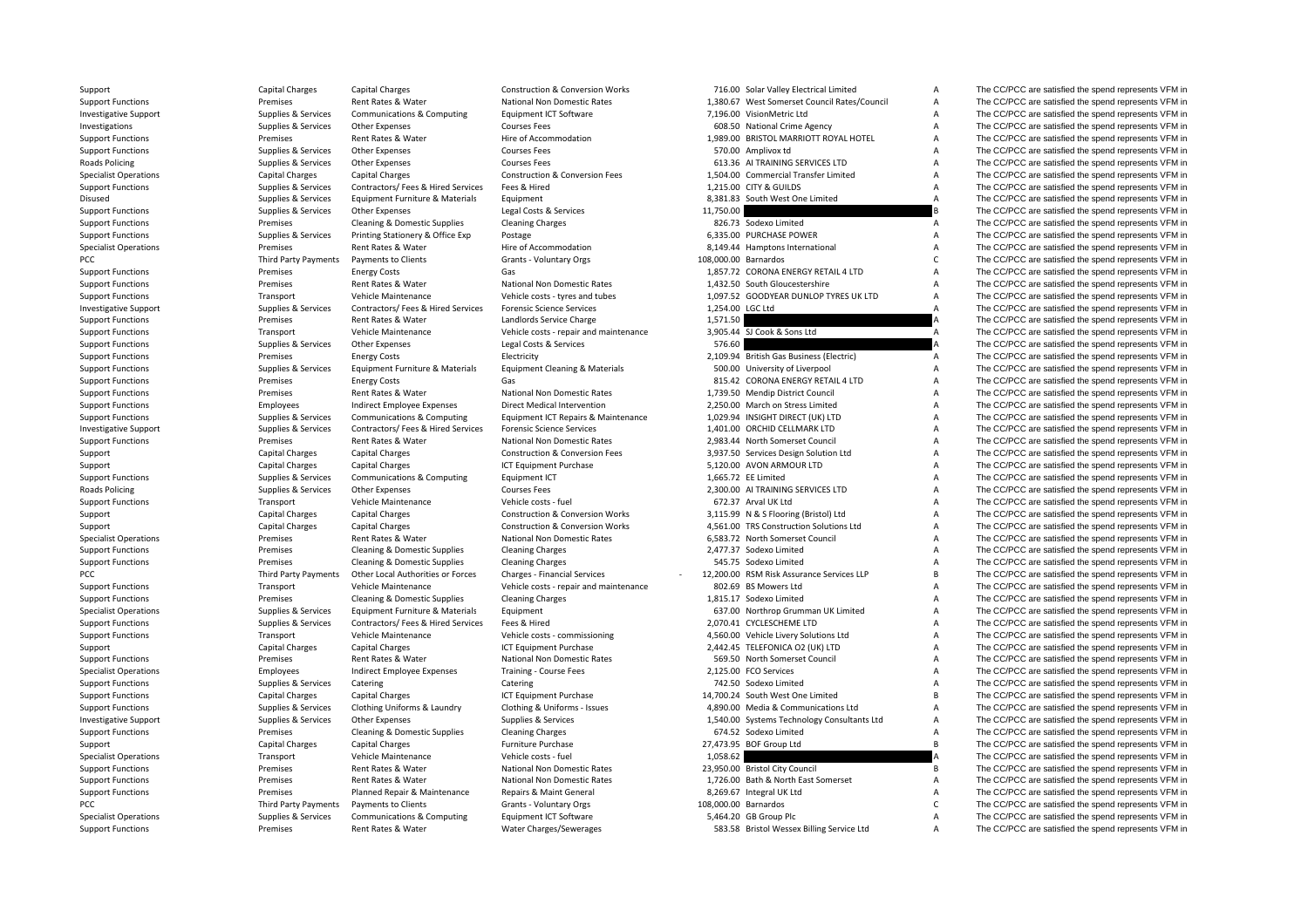| <b>Support Functions</b>             | Supplies & Services             | Equipment Furniture & Materials       | Equipment - Consumables                            | 1,997.50 Jeeves International Badge Division | Α              | The CC/PCC are satisfied the spend represents VFM in |
|--------------------------------------|---------------------------------|---------------------------------------|----------------------------------------------------|----------------------------------------------|----------------|------------------------------------------------------|
| Investigations                       | Supplies & Services             | <b>Communications &amp; Computing</b> | Equipment ICT Hardware Purch                       | 900.00 Softcat Limited                       | A              | The CC/PCC are satisfied the spend represents VFM in |
| <b>Support Functions</b>             | Premises                        | Rent Rates & Water                    | National Non Domestic Rates                        | 6,753.00 Bristol City Council                | $\overline{A}$ | The CC/PCC are satisfied the spend represents VFM in |
| <b>Support Functions</b>             | Supplies & Services             | <b>Professional Fees</b>              | <b>Professional Fees</b>                           | 4,000.00 UK Security Vetting (UKSV)          | А              | The CC/PCC are satisfied the spend represents VFM in |
| <b>Specialist Operations</b>         | Supplies & Services             | Subsistence & Conference              | Accommodation                                      | 566.67 Click Travel Ltd                      | $\overline{A}$ | The CC/PCC are satisfied the spend represents VFM in |
| <b>Support Functions</b>             | Supplies & Services             | Contractors/ Fees & Hired Services    | Fees & Hired                                       | 9,925.00 SMSR (Social & Market Strategic Res | A              | The CC/PCC are satisfied the spend represents VFM in |
| <b>Support Functions</b>             | Premises                        | Rent Rates & Water                    | National Non Domestic Rates                        | 1,725.50 Mendip District Council             | $\overline{A}$ | The CC/PCC are satisfied the spend represents VFM in |
| <b>Support Functions</b>             | Premises                        | Cleaning & Domestic Supplies          | <b>Cleaning Charges</b>                            | 582.13 Sodexo Limited                        | $\overline{A}$ | The CC/PCC are satisfied the spend represents VFM in |
| <b>Support Functions</b>             | Premises                        | <b>Energy Costs</b>                   | Electricity                                        | 12,220.53 EDF ENERGY 1 LIMITED               | $\overline{B}$ | The CC/PCC are satisfied the spend represents VFM in |
| <b>Support Functions</b>             | Supplies & Services             | Other Expenses                        | <b>Courses Fees</b>                                | 2,137.00 College of Policing Ltd             | А              | The CC/PCC are satisfied the spend represents VFM in |
| Support                              | Employees                       | Indirect Employee Expenses            | Inter Authority Adj 1974 Reorg                     | 14,916.63 PCC for Gloucestershire            | B              | The CC/PCC are satisfied the spend represents VFM in |
|                                      | Third Party Payments            | Other Agencies                        | <b>Contract Payment</b>                            | 1,192,454.45 Southwest One Unitary Charge    | C              | The CC/PCC are satisfied the spend represents VFM in |
| <b>Support Functions</b>             |                                 | <b>Other Expenses</b>                 |                                                    | 1,787.50 Firebrand Training Ltd              | A              | The CC/PCC are satisfied the spend represents VFM in |
| Support<br><b>Support Functions</b>  | Supplies & Services<br>Premises | Rent Rates & Water                    | <b>Courses Fees</b><br>National Non Domestic Rates | 4,499.00 Bristol City Council                | $\overline{A}$ | The CC/PCC are satisfied the spend represents VFM in |
|                                      |                                 |                                       |                                                    |                                              |                |                                                      |
| <b>Support Functions</b>             | Employees                       | Indirect Employee Expenses            | Reimbursements - Medical                           | 1,800.00                                     |                | The CC/PCC are satisfied the spend represents VFM in |
| <b>Criminal Justice Arrangements</b> | <b>Third Party Payments</b>     | Payments to Clients                   | Grants - Voluntary Orgs                            | 46,118.42 Swanswell Charitable Trust         | B              | The CC/PCC are satisfied the spend represents VFM in |
| <b>Support Functions</b>             | Premises                        | Rent Rates & Water                    | National Non Domestic Rates                        | 18,437.00 North Somerset Council             | $\overline{B}$ | The CC/PCC are satisfied the spend represents VFM in |
| <b>Support Functions</b>             | Premises                        | Waste Disposal - Premises             | Waste Disposal - Premises                          | 633.75 SUEZ Recycling and Recovery UK Ltd    | А              | The CC/PCC are satisfied the spend represents VFM in |
| <b>Support Functions</b>             | Supplies & Services             | Equipment Furniture & Materials       | <b>Equipment Operational</b>                       | 5,328.00 The Home Office Accounting Officer  | А              | The CC/PCC are satisfied the spend represents VFM in |
| <b>Support Functions</b>             | Transport                       | Vehicle Maintenance                   | Vehicle costs - fuel                               | 672.37 Arval UK Ltd                          | A              | The CC/PCC are satisfied the spend represents VFM in |
| <b>Support Functions</b>             | Supplies & Services             | <b>Communications &amp; Computing</b> | Equipment ICT Repairs & Maintenance                | 32,478.92 INSIGHT DIRECT (UK) LTD            | B              | The CC/PCC are satisfied the spend represents VFM in |
| <b>Support Functions</b>             | Transport                       | Vehicle Maintenance                   | Vehicle costs - tyres and tubes                    | 623.19 GOODYEAR DUNLOP TYRES UK LTD          | $\overline{A}$ | The CC/PCC are satisfied the spend represents VFM in |
| <b>Support Functions</b>             | Premises                        | Cleaning & Domestic Supplies          | <b>Cleaning Charges</b>                            | 691.93 Sodexo Limited                        | $\overline{A}$ | The CC/PCC are satisfied the spend represents VFM in |
| Support                              | Employees                       | Indirect Employee Expenses            | CEP Payable DHSS                                   | 811.10 HM Revenue & Customs                  | $\overline{A}$ | The CC/PCC are satisfied the spend represents VFM in |
| <b>Support Functions</b>             | Employees                       | Indirect Employee Expenses            | Reimbursements - Medical                           | 1,800.00                                     |                | The CC/PCC are satisfied the spend represents VFM in |
| <b>Specialist Operations</b>         | Supplies & Services             | Communications & Computing            | Equipment ICT Repairs & Maintenance                | 5,472.00 VIRGIN MEDIA PAYMENTS LTD           | A              | The CC/PCC are satisfied the spend represents VFM in |
| <b>Support Functions</b>             | Premises                        | Rent Rates & Water                    | National Non Domestic Rates                        | 2,041.58 Bristol City Council                | Α              | The CC/PCC are satisfied the spend represents VFM in |
| <b>Support Functions</b>             | Transport                       | Vehicle Maintenance                   | Vehicle costs - fuel                               | 9,570.00 Hall Fuels a trading division of Wa | A              | The CC/PCC are satisfied the spend represents VFM in |
| Support                              | Premises                        | Rent Rates & Water                    | <b>National Non Domestic Rates</b>                 | 1.196.42 Bath & North East Somerset          | Α              | The CC/PCC are satisfied the spend represents VFM in |
| <b>Support Functions</b>             | Premises                        | Rent Rates & Water                    | National Non Domestic Rates                        | 2,197.52 West Somerset Council Rates/Council | Α              | The CC/PCC are satisfied the spend represents VFM in |
| Support                              | Supplies & Services             | Contractors/ Fees & Hired Services    | Fees & Hired                                       | 988.00 Securitas Security Services (UK) Lt   | A              | The CC/PCC are satisfied the spend represents VFM in |
| Roads Policing                       | Supplies & Services             | Printing Stationery & Office Exp      | Postage                                            | 4,198.67 ROYAL MAIL GROUP LTD                | $\overline{A}$ | The CC/PCC are satisfied the spend represents VFM in |
| <b>Support Functions</b>             | Supplies & Services             | <b>Communications &amp; Computing</b> | <b>Telephone Calls</b>                             | 1,200.00                                     |                | The CC/PCC are satisfied the spend represents VFM in |
| <b>Support Functions</b>             | Capital Charges                 | Capital Charges                       | ICT Equipment Purchase                             | 10,044.01 South West One Limited             | В              | The CC/PCC are satisfied the spend represents VFM in |
| Investigations                       | Supplies & Services             | <b>Professional Fees</b>              | <b>Professional Fees</b>                           | 1,685.00 Reed Gas Safety Consultancy Ltd     | $\overline{A}$ | The CC/PCC are satisfied the spend represents VFM in |
| <b>Operational Support</b>           | Supplies & Services             | <b>Other Expenses</b>                 | Vet Fees & Supplies                                | 2,000.00 B & W Equine Group Ltd              | A              | The CC/PCC are satisfied the spend represents VFM in |
| <b>Support Functions</b>             | Supplies & Services             | <b>Communications &amp; Computing</b> | Equipment ICT Repairs & Maintenance                | 1,440.41 INSIGHT DIRECT (UK) LTD             | A              | The CC/PCC are satisfied the spend represents VFM in |
|                                      |                                 |                                       |                                                    |                                              |                |                                                      |
| Roads Policing                       | Transport                       | Vehicle Workshops/Maintenance         | Vehicle recovery                                   | 1,800.00 AA Business Services                | А              | The CC/PCC are satisfied the spend represents VFM in |
| <b>Support Functions</b>             | Transport                       | Vehicle Maintenance                   | Vehicle costs - repair and maintenance             | 715.12 SJ Cook & Sons Ltd                    | A<br>B         | The CC/PCC are satisfied the spend represents VFM in |
| <b>Support Functions</b>             | Supplies & Services             | Equipment Furniture & Materials       | <b>Equipment Cleaning &amp; Materials</b>          | 12,400.00 SBI Tac Pro Ltd                    |                | The CC/PCC are satisfied the spend represents VFM in |
| <b>Support Functions</b>             | Premises                        | Unplanned Repair & Maintenance        | Responsive Maint - Drainage                        | 1,839.00 AWP Services Ltd                    | Α              | The CC/PCC are satisfied the spend represents VFM in |
| <b>Support Functions</b>             | Premises                        | Cleaning & Domestic Supplies          | <b>Cleaning Charges</b>                            | 1,404.00 Sodexo Limited                      | A              | The CC/PCC are satisfied the spend represents VFM in |
| <b>Support Functions</b>             | Premises                        | Cleaning & Domestic Supplies          | <b>Cleaning Charges</b>                            | 21.175.80 Sodexo Limited                     | $\overline{B}$ | The CC/PCC are satisfied the spend represents VFM in |
| Support                              | Capital Charges                 | Capital Charges                       | ICT Equipment Purchase                             | 73,532.50 Reveal Media Ltd                   | $\mathsf{C}$   | The CC/PCC are satisfied the spend represents VFM in |
| <b>Investigative Support</b>         | Supplies & Services             | Contractors/ Fees & Hired Services    | <b>Forensic Science Services</b>                   | 3,473.00 ORCHID CELLMARK LTD                 | A              | The CC/PCC are satisfied the spend represents VFM in |
| <b>Investigative Support</b>         | Supplies & Services             | Contractors/ Fees & Hired Services    | <b>Forensic Science Services</b>                   | 8,052.00 ORCHID CELLMARK LTD                 | A              | The CC/PCC are satisfied the spend represents VFM in |
| Analyse                              | Supplies & Services             | Contractors/ Fees & Hired Services    | Fees & Hired                                       | 1,575.00 KRP Consultancy Ltd T/A Alexander   | А              | The CC/PCC are satisfied the spend represents VFM in |
| Support                              | Capital Charges                 | Capital Charges                       | <b>Construction &amp; Conversion Works</b>         | 8,962.43 N & S Flooring (Bristol) Ltd        | А              | The CC/PCC are satisfied the spend represents VFM in |
| <b>Support Functions</b>             | Employees                       | Police Staff Pay & Allowances         | <b>Staffing Agency</b>                             | 970.88 Hays Specialist Recruitment Ltd       | A              | The CC/PCC are satisfied the spend represents VFM in |
| Support                              | Premises                        | Cleaning & Domestic Supplies          | <b>Cleaning Charges</b>                            | 4,820.75 Sodexo Limited                      | A              | The CC/PCC are satisfied the spend represents VFM in |
| <b>Support Functions</b>             | Premises                        | Cleaning & Domestic Supplies          | <b>Cleaning Charges</b>                            | 1,919.39 Sodexo Limited                      | $\overline{A}$ | The CC/PCC are satisfied the spend represents VFM in |
| Support                              | Supplies & Services             | Other Expenses                        | Legal Fees 3rd Party                               | 35,000.00                                    |                | The CC/PCC are satisfied the spend represents VFM in |
| <b>Criminal Justice Arrangements</b> | Supplies & Services             | Clothing Uniforms & Laundry           | Laundry & Dry Cleaning                             | 500.00 Royal Devon and Exeter NHS Foundati   | Α              | The CC/PCC are satisfied the spend represents VFM in |
| <b>Support Functions</b>             | Premises                        | Rent Rates & Water                    | National Non Domestic Rates                        | 9,961.53 Taunton Deane Borough Council       | Α              | The CC/PCC are satisfied the spend represents VFM in |
| <b>Support Functions</b>             | Supplies & Services             | Equipment Furniture & Materials       | <b>Equipment Operational</b>                       | 842.80 PRO-TECT SAFETY SIGNS                 | A              | The CC/PCC are satisfied the spend represents VFM in |
| Support                              | Capital Charges                 | Capital Charges                       | ICT Equipment Purchase                             | 1,076.00 Data Pro                            | Α              | The CC/PCC are satisfied the spend represents VFM in |
| <b>Specialist Operations</b>         | Employees                       | Police Pay & Allowances               | Police Superintendent - Nat. Insurance             | 790.09 PCC for Wiltshire                     | Α              | The CC/PCC are satisfied the spend represents VFM in |
| <b>Support Functions</b>             | Transport                       | Vehicle Maintenance                   | Vehicle costs - repair and maintenance             | 1,742.74 WBC Automotive Limited              | A              | The CC/PCC are satisfied the spend represents VFM in |
| <b>Support Functions</b>             | Supplies & Services             | Equipment Furniture & Materials       | <b>Equipment Operational</b>                       | 1,098.00                                     |                | The CC/PCC are satisfied the spend represents VFM in |
| Support                              | Capital Charges                 | Capital Charges                       | Additions: Non Enhanc Cn&Wk B&I                    | 2,250.00 AVON ARMOUR LTD                     | Α              | The CC/PCC are satisfied the spend represents VFM in |
| Investigations                       | Supplies & Services             | Subsistence & Conference              | Accommodation                                      | 3,000.00 BGSW - CRC                          | $\overline{A}$ | The CC/PCC are satisfied the spend represents VFM in |
| $C$ unnort                           | Capital Charges                 | Capital Charges                       | Construction R. Conversion Works                   | 240.020.20 Doncon Proc (Prictal) Itd.        | $\sqrt{2}$     | The CC/PCC are sotiatied the spend represents VEM in |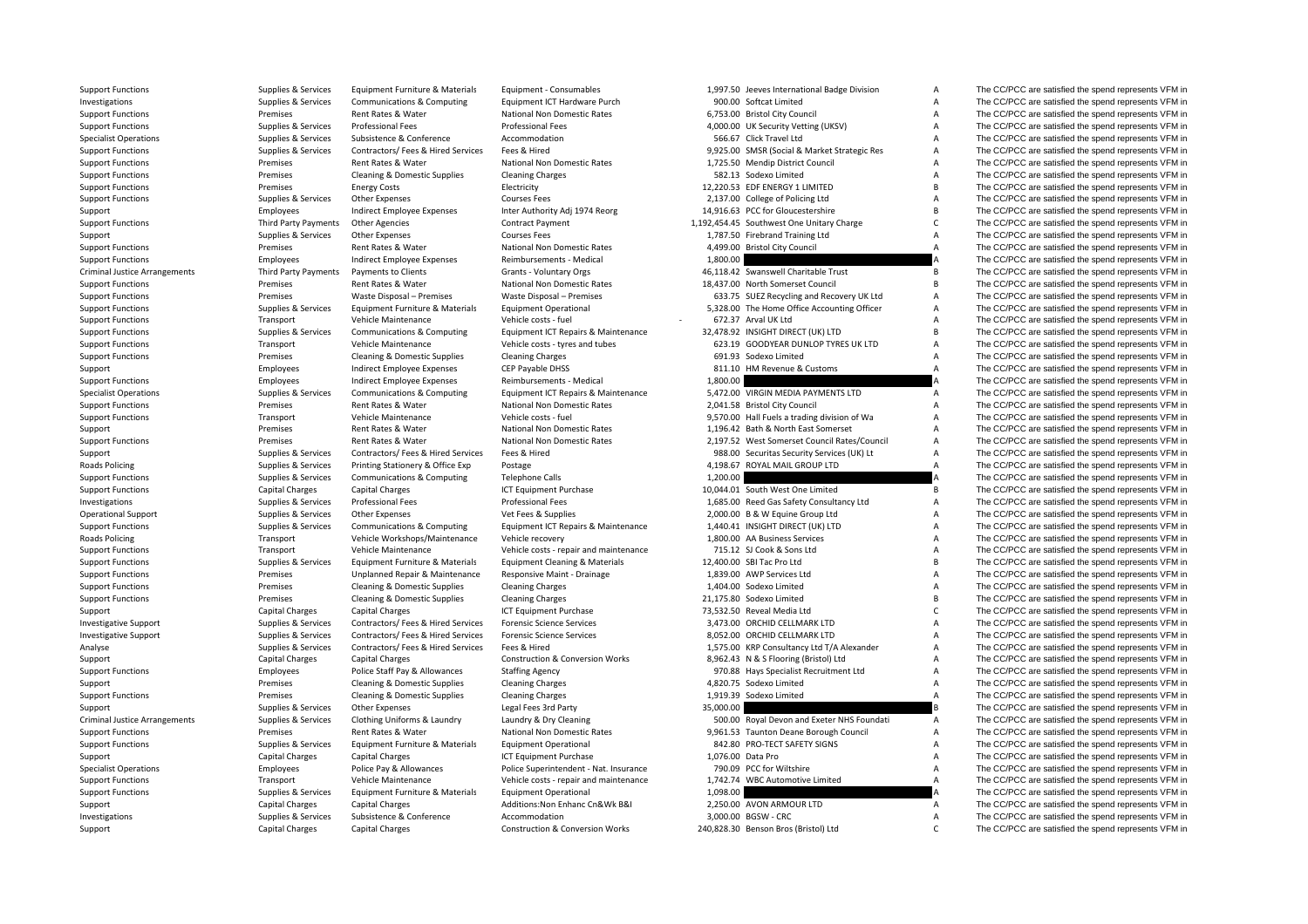Criminal Justice**Local Policing Roads Policing** 

|        | 713.00 SCOT GROUP LTD                                                      |
|--------|----------------------------------------------------------------------------|
|        | 335.50 PCC for Dorset                                                      |
|        | 607.61 North Somerset Council                                              |
|        | 182.94 EDF ENERGY 1 LIMITED                                                |
|        | 720.00 Axon Public Safety UK Limited                                       |
|        | 570.00 ROYAL MAIL GROUP LTD                                                |
|        | 150.00 Clue Computing Company Ltd                                          |
|        | 959.57 WPC Software Ltd                                                    |
|        | 242.48 SJ Cook & Sons Ltd                                                  |
|        | 309.69 South Gloucestershire                                               |
|        | 81.92 Presstek Europe Ltd                                                  |
|        | 181.61 Sovereign Fire & Security Ltd                                       |
| 950.00 | PETER JONES (ILG) LTD                                                      |
| 360.00 |                                                                            |
| 971.96 | Vodafone                                                                   |
|        | 595.00 Commercial Transfer Limited                                         |
|        | 766.09 Bristol Wessex Billing Service Ltd                                  |
|        | 323.82 CORONA ENERGY RETAIL 4 LTD                                          |
|        | 350.00 GRANT THORNTON UK LLP                                               |
|        | 370.38 G4S Forensic & Medical Services Ltd                                 |
|        | <b>950.65 CORONA ENERGY RETAIL 4 LTD</b>                                   |
|        | 00.00 GMK Ltd                                                              |
|        | 313.69 Bristol Wessex Billing Service Ltd                                  |
|        | 151.49 British Gas Business (Electric)                                     |
|        | 090.00 Actor Factory Productions                                           |
|        | 220.58 Bristol City Council                                                |
|        | 41.00 AVON ROAD MARK LTD                                                   |
|        | 60.00 Dr A J Jeffery                                                       |
| 64.00  |                                                                            |
| )75.80 | City West Commercials Ltd                                                  |
|        | 398.43 CORONA ENERGY RETAIL 4 LTD                                          |
|        | 601.41 WOODWAY ENGINEERING LTD                                             |
|        | 750.00 ENABLE ASSESSMENT                                                   |
|        | 787.94 WYBONE LTD                                                          |
|        | 180.59 BMW (UK) Ltd                                                        |
|        | 645.16 SJ Cook & Sons Ltd                                                  |
|        | 756.00 UK Security Vetting (UKSV)                                          |
| 720.00 |                                                                            |
| 548.69 |                                                                            |
|        | WESTON DIGITAL TECHNOLOGIES LTD                                            |
| 300.00 |                                                                            |
| 557.80 | <b>STONE COMPUTERS LTD</b>                                                 |
| 60.00  |                                                                            |
|        | Windsor Leardership Trust                                                  |
|        | 97.50 SOLON SECURITY LTD                                                   |
| 295.00 | 12.40 STONE COMPUTERS LTD                                                  |
|        | 176.00 Cleartone Telecoms Ltd                                              |
|        | 39.05 Alex Mark Burwood                                                    |
|        | 648.00 GOULD AUTOPLATES & SIGNS LTD                                        |
|        | 648.00 SBI Tac Pro Ltd                                                     |
|        | 228.03 ONE TIME VENDOR                                                     |
|        | 750.00 Expedite Health Limited                                             |
|        | 600.00 Resilience SW Ltd                                                   |
|        | 375.00 ESSA Technology                                                     |
|        | 354.00 DC SMITH                                                            |
|        | 550.00 West Midlands Police                                                |
|        | 344.44 North Somerset Council                                              |
|        | 37.00 Vimpex Ltd                                                           |
|        | 373.97 Zengenti Ltd                                                        |
|        | 500.00 Advanced Fencing & Landscaping<br>010.00 Vodafone Corporate Limited |

Support Capital Charges Capital Charges Capital Charges Additions:Non Enhanc Cn&Wk B&I 22,113.00 Integral UK Ltd B The CC/PCC are satisfied the spend represents VFM in Support Functions Transport Vehicle Hire Hire Hired Vehicle Costs 713.00 SCOT GROUP LTD A The CC/PCC are satisfied the spend represents VEM in Specialist Operations Third Party Payments Other Local Authorities or Forces Contributions to Other Forces 835.50 PCC for Dorset A The CC/PCC are satisfied the spend represents VFM in Support Functions Premises Rent Rates & Water National Non Domestic Rates 1,507.61 North Somerset Council A The CC/PCC are satisfied the spend represents VFM in Support Functions examples and the spend represents VFM in Electricity Electricity Electricity and the ASS 4,482.94 EDF ENERGY 1 LIMITED A The CC/PCC are satisfied the spend represents VFM in Support Functions Supplies Supplies & Services Faultoment Furniture & Materials Faultoment Cleaning & Materials 720.00 Axon Public Safety UK Limited A The CC/PCC are satisfied the spend represents VFM in Support Functions Supplies & Services Printing Stationery & Office Exp Postage Principal Principal Stationery & Office Exp Postage 3,670.00 ROYAL MAIL GROUP LTD A The CC/PCC are satisfied the spend represents VFM in Support Functions Supplies & Services Communications & Computing Equipment ICT Repairs & Maintenance 3,150.00 Clue Computing Company Ltd A The CC/PCC are satisfied the spend represents VFM in Support Functions Supplies & Services Communications & Computing Equipment ICT Software 959.57 WPC Software Ltd A The CC/PCC are satisfied the spend represents VFM in Support Functions Transport Vehicle Maintenance Vehicle costs - repair and maintenance 1,242.48 SJ Cook & Sons Ltd A The CC/PCC are satisfied the spend represents VFM in Support Functions examples of the Spend represents VFM in Premises Rent Rates Rent Rates Rent Rational Non Domestic Rates 2,809.69 South Gloucestershire A The CC/PCC are satisfied the spend represents VFM in Disused Supplies Supplies & Services Printing Stationery & Office Exp Reprographics Capacagraphics Supplies and the Supplies A The CC/PCC are satisfied the spend represents VFM in Support Support Support Capital Charges Ca Support Capital Charges Capital Charges Additions:Non Enhanc Cn&Wk B&I 3,181.61 Sovereign Fire & Security Ltd A The CC/PCC are satisfied the spend represents VFM in Support Capital Charges Capital Charges Capital Charges ICT Equipment Purchase 950.00 PETER JONES (ILG) LTD A The CC/PCC are satisfied the spend represents VFM in Support Supplies & Services Equipment Furniture & Materials Equipment 4,360.00 4,360.00 A The CC/PCC are satisfied the spend represents VFM in Support Functions Supplies & Services Communications & Computing Foutpment ICT 11.971.96 Vodafone B The CC/PCC are satisfied the spend represents VFM in Specialist Operations Supplies & Services Other Expenses Supplies & Services Supplies & Services Supplies & Services Supplies & Services Supplies & Services Supplies & Services Supplies & Services Supplies & Services Suppl Support Functions Premises Premises Rent Rates & Water Water Charges/Sewerages 766.09 Bristol Wessex Billing Service Ltd A The CC/PCC are satisfied the spend represents VFM in Support Functions Support Functions Premises Energy Costs Gas Gas States Gas 923.82 CORONA ENFRGY RETAIL 4 LTD A The CC/PCC are satisfied the spend represents VFM in Analyse Supplies & Services Grants & Subscriptions Subscriptions Subscriptions Subscriptions 2,350.00 GRANT THORNTON UK LLP A The CC/PCC are satisfied the spend represents VFM in Supplies & Services Medical Fees Doctors - call out fees 33,870.38 G4S Forensic & Medical Services Ltd B The CC/PCC are satisfied the spend represents VFM in Support Functions energy Costs Energy Costs Gas Gas Gas Service Costs Gas Service Corona ENERGY RETAIL 4 LTD A The CC/PCC are satisfied the spend represents VFM in Support Functions Supplies & Services Equipment Furniture & Materials Equipment Operational 8,900.00 GMK Ltd A The CC/PCC are satisfied the spend represents VFM in Support Functions Premises Rent Rates & Water Water Charges/Sewerages 813.69 Bristol Wessex Billing Service Ltd A The CC/PCC are satisfied the spend represents VFM in Support Premises Energy Costs Energy Costs Electricity Electricity 2,451.49 British Gas Business (Electricity A The CC/PCC are satisfied the spend represents VFM in Support Functions Supplies & Services Contractors/ Fees & Support Functions Supplies & Services Contractors/ Fees & Hired Services Fees & Hired 1,090.00 Actor Factory Productions A The CC/PCC are satisfied the spend represents VFM in Support Functions Support Functions Premises Rent Rates Rent Rates Rent Rates Alternation and the Mational Non Domestic Rates 1,220.58 Bristol City Council A The CC/PCC are satisfied the spend represents VFM in Support Fun Support Functions Premises Planned Repair & Maintenance Planned Maint ‐ External works 941.00 AVON ROAD MARK LTD A The CC/PCC are satisfied the spend represents VFM in Investigative Support Supplies & Services Medical Fees Pathologists reports Pathologists and the Support of A The CC/PCC are satisfied the spend represents VFM in Support Functions Supplies A Services Communications & Computing Telephone Calls 664.00 664.00 A The CC/PCC are satisfied the spend represents VFM in Support Functions Transport Vehicle Maintenance Vehicle costs - repair and maintenance 1,075.80 City West Commercials Ltd A The CC/PCC are satisfied the spend represents VFM in Support Functions Premises Energy Costs Costs Gas Gas 2,898.43 CORONA ENERGY RETAIL 4 LTD A The CC/PCC are satisfied the spend represents VFM in Support Functions Transport Vehicle Maintenance Vehicle costs - repair and maintenance 601.41 WOODWAY ENGINEERING LTD A The CC/PCC are satisfied the spend represents VFM in Support Functions Supplies Supplies & Services Other Expenses Courses Fees Courses Fees 750.00 ENABLE ASSESSMENT A The CC/PCC are satisfied the spend represents VFM in Support Functions Supplies & Services Equipment Furniture & Materials Equipment examples Equipment 1,787.94 WYBONE LTD A The CC/PCC are satisfied the spend represents VFM in Support Functions Transport Vehicle Maintenance Vehicle costs - repair and maintenance 3,480.59 BMW (UK) Ltd A The CC/PCC are satisfied the spend represents VFM in Support Functions Transport Vehicle Maintenance Vehicle costs - repair and maintenance 645.16 SJ Cook & Sons Ltd A The CC/PCC are satisfied the spend represents VFM in Support Functions Supplies A Services Professional Fees Professional Fees Professional Fees Professional Fees Professional Fees 200 UK Security Vetting (UKSV) A The CC/PCC are satisfied the spend represents VFM in Support Supplies & Services Equipment Furniture & Materials Equipment Furniture and Support 720.00 A The CC/PCC are satisfied the spend represents VFM in Support Functions Supplies Supplies & Services Communications & Computing Equipment ICT Repairs & Maintenance 4,548.69 WESTON DIGITAL TECHNOLOGIES LTD A The CC/PCC are satisfied the spend represents VFM in Support Function Support Functions Employees Indirect Employee Expenses Reimbursements - Medical 1,800.00 A The CC/PCC are satisfied the spend represents VFM in Support Capital Charges Capital Charges Capital Charges ICT Equipment Purchase 1,657.80 STONE COMPUTERS LTD A The CC/PCC are satisfied the spend represents VFM in Support Capital Charges Capital Charges Capital Charges ICT Equipment Purchase 7,560.00 7,560.00 A The CC/PCC are satisfied the spend represents VFM in Support Supplies & Services Other Expenses Courses Fees Courses Fees 5,295.00 Windsor Leardership Trust A The CC/PCC are satisfied the spend represents VFM in Supplies & Services Other Expenses expenditions Publicity & Promotions 997.50 SOLON SECURITY LTD A The CC/PCC are satisfied the spend represents VFM in Support Capital Charges Capital Charges Capital Charges ICT Equipment Purchase 41,912.40 STONE COMPUTERS LTD B The CC/PCC are satisfied the spend represents VFM in Support Capital Charges Capital Charges Capital Charges Other Plant & Equipment 6,476.00 Cleartone Telecoms Ltd A The CC/PCC are satisfied the spend represents VFM in Support Functions Transport Vehicle Allowances Vehicle mileage allowance S39.05 Alex Mark Burwood A The CC/PCC are satisfied the spend represents VFM in Support Functions Transport Vehicle Maintenance Vehicle costs - repair and maintenance 648.00 GOULD AUTOPLATES & SIGNS LTD A The CC/PCC are satisfied the spend represents VFM in Support Functions Supplies & Services Equipment Furniture & Materials Equipment Cleaning & Materials 648.00 SBI Tac Pro Ltd A The CC/PCC are satisfied the spend represents VFM in Support Employees Indirect Employee Expenses Refunds - Contributions 5,228.03 ONE TIME VENDOR A The CC/PCC are satisfied the spend represents VFM in Support Functions Employees Indirect Employee Expenses Reimbursements - Medical 750.00 Expedite Health Limited A The CC/PCC are satisfied the spend represents VFM in Specialist Operations Supplies & Services Contractors/ Fees & Hired Services Fees & Hired 600.00 Resilience SW Ltd A The CC/PCC are satisfied the spend represents VFM in Policing Supplies & Services Equipment Furniture & Materials Equipment Repairs & Maintenance 49,875.00 ESSA Technology B The CC/PCC are satisfied the spend represents VFM in Operational Support Supplies & Services Other Expenses Horses - Forage Horses - Forage 1,854.00 DC SMITH A The CC/PCC are satisfied the spend represents VFM in Operational Support Supplies & Services Other Expenses Dogs - Purchase Dogs - Purchase 2,550.00 West Midlands Police A The CC/PCC are satisfied the spend represents VFM in Support Functions Premises Rent Rates & Water National Non Domestic Rates 1,344.44 North Somerset Council A The CC/PCC are satisfied the spend represents VFM in Investigative Support Supplies & Services Equipment Furniture & Materials Equipment Operational 537.00 Vimpex Ltd A The CC/PCC are satisfied the spend represents VFM in PCC PEC A The CC/PCC are satisfied the spend represents VFM in Supplies & Services Contractors/ Fees & Hired Services Fees & Hired Services Fees & Hired 2,873.97 Zengenti Ltd A The CC/PCC are satisfied the spend represents Support Capital Charges Capital Charges Capital Charges Construction & Conversion Works 2,600.00 Advanced Fencing & Landscaping A The CC/PCC are satisfied the spend represents VFM in Specialist Operations Supplies & Services Equipment Furniture & Materials Equipment Furniture 3 and the Services A The CC/PCC are satisfied the spend represents VFM in Support Functions Supplies Supplies & Services Communications & Computing Equipment ICT 41,863.35 TELEFONICA O2 (UK) LTD B The CC/PCC are satisfied the spend represents VFM in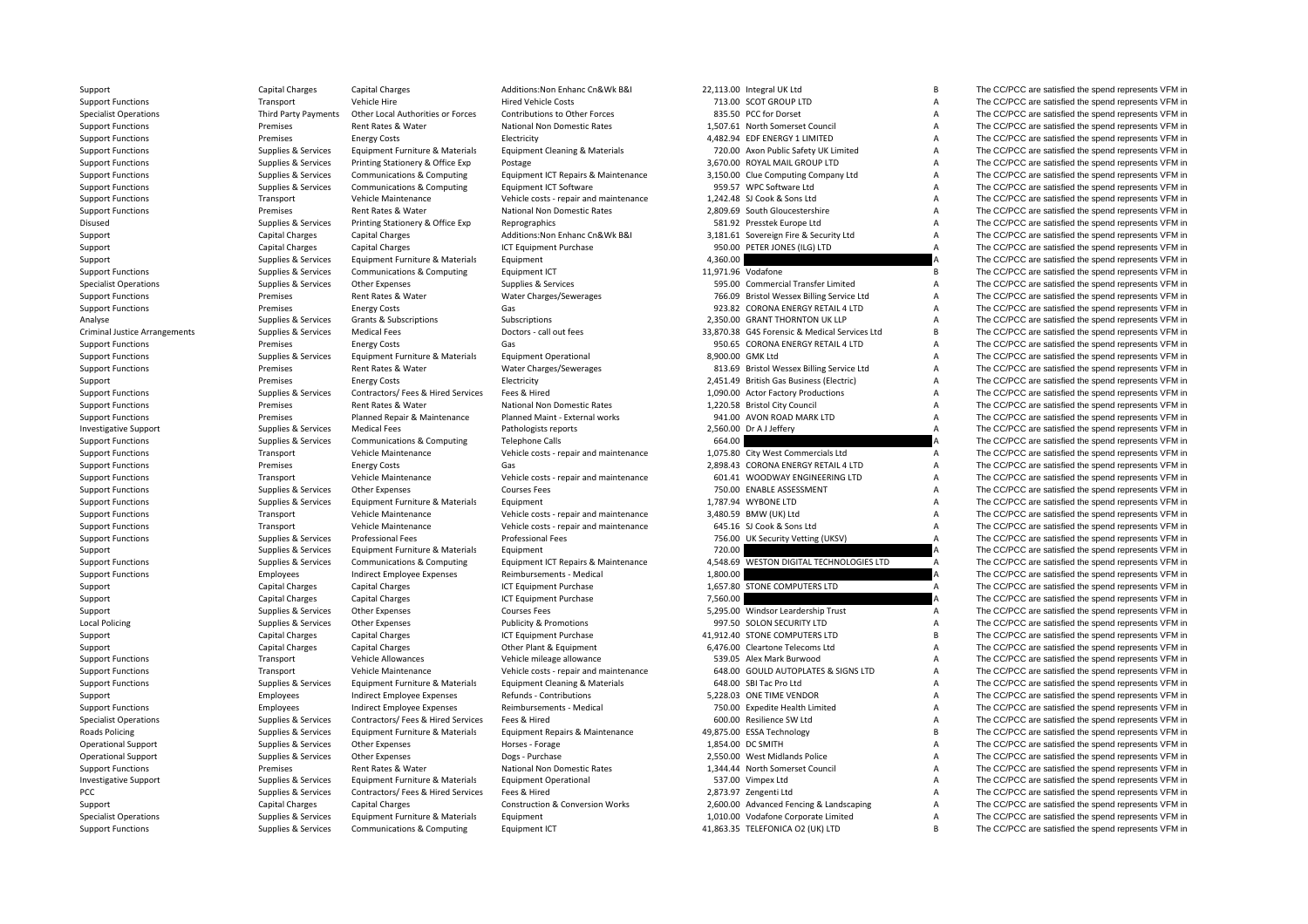| <b>Criminal Justice Arrangements</b> | Supplies & Services    | Clothing Uniforms & Laundry           | Laundry & Dry Cleaning                     | 875.00 Royal Devon and Exeter NHS Foundati   | A              | The CC/PCC are satisfied the spend represents VFM in |
|--------------------------------------|------------------------|---------------------------------------|--------------------------------------------|----------------------------------------------|----------------|------------------------------------------------------|
| <b>Operational Support</b>           | Supplies & Services    | Other Expenses                        | Vet Fees & Supplies                        | 1,300.00 Golden Valley Veterinary Hospital   | А              | The CC/PCC are satisfied the spend represents VFM in |
| <b>Support Functions</b>             | Supplies & Services    | <b>Professional Fees</b>              | <b>Professional Fees</b>                   | 750.00 ENABLE ASSESSMENT                     | А              | The CC/PCC are satisfied the spend represents VFM in |
| <b>Support Functions</b>             | Employees              | Police Pay & Allowances               | Housing Allowance - Sergeant               | 2,158.48 Somerset County Council Pension Fun | Α              | The CC/PCC are satisfied the spend represents VFM in |
| Support                              | Supplies & Services    | Contractors/ Fees & Hired Services    | Fees & Hired                               | 750.00 Jim Nightingale                       | $\overline{A}$ | The CC/PCC are satisfied the spend represents VFM in |
| Analyse                              | Supplies & Services    | <b>Professional Fees</b>              | <b>Professional Fees</b>                   | 7,449.00 SOUTH SOMERSET DISTRICT COUNCIL     | $\overline{A}$ | The CC/PCC are satisfied the spend represents VFM in |
| Support                              | Capital Charges        | Capital Charges                       | ICT Equipment Purchase                     | 9,500.00                                     |                | The CC/PCC are satisfied the spend represents VFM in |
| <b>Investigative Support</b>         | Supplies & Services    | Contractors/ Fees & Hired Services    | <b>Forensic Science Services</b>           | 2,502.50 ORCHID CELLMARK LTD                 | A              | The CC/PCC are satisfied the spend represents VFM in |
| <b>Support Functions</b>             | Premises               | Cleaning & Domestic Supplies          | <b>Cleaning Charges</b>                    | 1,243.49 Sodexo Limited                      | Α              | The CC/PCC are satisfied the spend represents VFM in |
| <b>Support Functions</b>             | Supplies & Services    | Contractors/ Fees & Hired Services    | Fees & Hired                               | 4,900.00 Juice Recruitment Ltd               | A              | The CC/PCC are satisfied the spend represents VFM in |
| <b>Support Functions</b>             | Transport              | Vehicle Maintenance                   | Vehicle costs - repair and maintenance     | 750.00 Avon Crane & Commercial Repairs Lim   | A              | The CC/PCC are satisfied the spend represents VFM in |
| <b>Support Functions</b>             | Premises               | <b>Energy Costs</b>                   | Gas                                        | 6,727.21 CORONA ENERGY RETAIL 4 LTD          | A              | The CC/PCC are satisfied the spend represents VFM in |
| Support                              | <b>Capital Charges</b> | Capital Charges                       | Furniture Purchase                         | 533.00 GRATNELLS LTD                         | A              | The CC/PCC are satisfied the spend represents VFM in |
| <b>Support Functions</b>             | Premises               | Rent Rates & Water                    | National Non Domestic Rates                | 8,369.53 North Somerset Council              | $\overline{A}$ | The CC/PCC are satisfied the spend represents VFM in |
| <b>Investigative Support</b>         | Supplies & Services    | Contractors/ Fees & Hired Services    | <b>Forensic Science Services</b>           | 1,875.00 ENVIRONMENTAL SCIENTIFICS GROUP LTD | Α              | The CC/PCC are satisfied the spend represents VFM in |
| <b>Support Functions</b>             |                        | Vehicle Maintenance                   | Vehicle costs - repair and maintenance     | 713.79 BMW (UK) Ltd                          | $\overline{A}$ | The CC/PCC are satisfied the spend represents VFM in |
|                                      | Transport              |                                       |                                            |                                              |                | The CC/PCC are satisfied the spend represents VFM in |
| Support                              | Supplies & Services    | Other Expenses                        | Legal Fees 3rd Party                       | 3,850.00                                     |                |                                                      |
| Support                              | Capital Charges        | Capital Charges                       | <b>Construction &amp; Conversion Works</b> | 570.00 STATIC SYSTEMS GROUP PLC              | Α              | The CC/PCC are satisfied the spend represents VFM in |
| <b>Support Functions</b>             | Transport              | Vehicle Maintenance                   | Vehicle costs - repair and maintenance     | 871.92 SJ Cook & Sons Ltd                    | Α              | The CC/PCC are satisfied the spend represents VFM in |
| <b>Criminal Justice Arrangements</b> | Supplies & Services    | Clothing Uniforms & Laundry           | Laundry & Dry Cleaning                     | 1,479.85 Royal Devon and Exeter NHS Foundati | A              | The CC/PCC are satisfied the spend represents VFM in |
| <b>Specialist Operations</b>         | Third Party Payments   | Other Local Authorities or Forces     | Contributions to Other Forces              | 740.07 PCC for Devon & Cornwall              | $\overline{A}$ | The CC/PCC are satisfied the spend represents VFM in |
| <b>Support Functions</b>             | Supplies & Services    | Equipment Furniture & Materials       | <b>Equipment Operational</b>               | 18,361.28 VIKING ARMS LTD                    | B              | The CC/PCC are satisfied the spend represents VFM in |
| Roads Policing                       | Transport              | Vehicle Workshops/Maintenance         | Vehicle recovery                           | 934.00 AA Business Services                  | $\overline{A}$ | The CC/PCC are satisfied the spend represents VFM in |
| <b>Specialist Operations</b>         | Premises               | Planned Repair & Maintenance          | <b>Premises Costs</b>                      | 4,685.00 AVON ARMOUR LTD                     | A              | The CC/PCC are satisfied the spend represents VFM in |
| <b>Criminal Justice Arrangements</b> | Supplies & Services    | Clothing Uniforms & Laundry           | Laundry & Dry Cleaning                     | 1,100.00 Royal Devon and Exeter NHS Foundati | Α              | The CC/PCC are satisfied the spend represents VFM in |
| <b>Support Functions</b>             | Supplies & Services    | Professional Fees                     | <b>Professional Fees</b>                   | 1,900.00 UK Security Vetting (UKSV)          | A              | The CC/PCC are satisfied the spend represents VFM in |
| <b>Investigative Support</b>         | Supplies & Services    | Contractors/ Fees & Hired Services    | <b>Forensic Science Services</b>           | 540.60 LGC Ltd                               | A              | The CC/PCC are satisfied the spend represents VFM in |
| Support                              | Capital Charges        | <b>Capital Charges</b>                | <b>Vehicle Conversions</b>                 | 5,997.65 Elite Solutions (UK) Ltd            | A              | The CC/PCC are satisfied the spend represents VFM in |
| Support                              | Capital Charges        | Capital Charges                       | ICT Equipment Purchase                     | 1,034.70 STONE COMPUTERS LTD                 | Α              | The CC/PCC are satisfied the spend represents VFM in |
| Support                              | Premises               | Rent Rates & Water                    | National Non Domestic Rates                | 1,432.50 North Somerset Council              | $\overline{A}$ | The CC/PCC are satisfied the spend represents VFM in |
| <b>Local Policing</b>                | Supplies & Services    | <b>Other Expenses</b>                 | <b>Courses Fees</b>                        | 900.00 Restorative Engagement Forum Ltd      | $\overline{A}$ | The CC/PCC are satisfied the spend represents VFM in |
| <b>Support Functions</b>             | Capital Charges        | <b>Capital Charges</b>                | ICT Equipment Purchase                     | 1,319.78 Cablecom Networking Ltd             | $\overline{A}$ | The CC/PCC are satisfied the spend represents VFM in |
| Support                              | Premises               | Rent Rates & Water                    | National Non Domestic Rates                | 26,101.00 Bristol City Council               | B              | The CC/PCC are satisfied the spend represents VFM in |
| Support                              | Supplies & Services    | Other Expenses                        | Legal Costs & Services                     | 750.00                                       |                | The CC/PCC are satisfied the spend represents VFM in |
| <b>Support Functions</b>             | Capital Charges        | Capital Charges                       | ICT Equipment Purchase                     | 14,000.00 South West One Limited             | B              | The CC/PCC are satisfied the spend represents VFM in |
| <b>Specialist Operations</b>         | Supplies & Services    | Subsistence & Conference              | Accommodation                              | 2,139.00                                     |                | The CC/PCC are satisfied the spend represents VFM in |
| <b>Support Functions</b>             | Transport              | Vehicle Maintenance                   | Vehicle costs - repair and maintenance     | 1,211.68 CASTROL (UK) LTD                    | A              | The CC/PCC are satisfied the spend represents VFM in |
| <b>Support Functions</b>             | Premises               | Planned Repair & Maintenance          | Plant Maintenance                          | 568.50 Vectec Limited                        | $\overline{A}$ | The CC/PCC are satisfied the spend represents VFM in |
| Support                              | Supplies & Services    | Equipment Furniture & Materials       | Equipment Repairs & Maintenance            | 617.00 Safelab Systems Ltd                   | $\overline{A}$ | The CC/PCC are satisfied the spend represents VFM in |
| Support                              | Supplies & Services    | Equipment Furniture & Materials       | Equipment                                  | 525.00 Squad Asset Track Ltd                 | Α              | The CC/PCC are satisfied the spend represents VFM in |
| Investigations                       | Supplies & Services    | <b>Medical Fees</b>                   | Rehabilitation                             | 1,056.60 3M United Kingdom PLC               | A              | The CC/PCC are satisfied the spend represents VFM in |
| <b>Support Functions</b>             | Premises               | Rent Rates & Water                    | National Non Domestic Rates                | 1,406.50 Sedgemoor District Council          | $\overline{A}$ | The CC/PCC are satisfied the spend represents VFM in |
|                                      |                        |                                       |                                            |                                              |                |                                                      |
| Investigations                       | Supplies & Services    | Professional Fees                     | <b>Professional Fees</b>                   | 731.00                                       |                | The CC/PCC are satisfied the spend represents VFM in |
| <b>Support Functions</b>             | Premises               | Rent Rates & Water                    | National Non Domestic Rates                | 534.23 South Somerset District Council       | $\mathsf{A}$   | The CC/PCC are satisfied the spend represents VFM in |
| Investigations                       | Supplies & Services    | <b>Professional Fees</b>              | <b>Professional Fees</b>                   | 603.80                                       |                | The CC/PCC are satisfied the spend represents VFM in |
| <b>Support Functions</b>             | Transport              | Vehicle Maintenance                   | Vehicle costs - fuel                       | 27,855.41 Arval UK Ltd                       | B              | The CC/PCC are satisfied the spend represents VFM in |
| <b>Support Functions</b>             | Supplies & Services    | Communications & Computing            | Equipment ICT Repairs & Maintenance        | 96,788.28 INSIGHT DIRECT (UK) LTD            | C              | The CC/PCC are satisfied the spend represents VFM in |
| <b>Support Functions</b>             | Premises               | Rent Rates & Water                    | Rents                                      | 2,575.00 MENDIP DISTRICT COUNCIL             | $\overline{A}$ | The CC/PCC are satisfied the spend represents VFM in |
| <b>Support Functions</b>             | Premises               | Rent Rates & Water                    | Hire of Accommodation                      | 1,872.00 BRISTOL MARRIOTT ROYAL HOTEL        | $\overline{A}$ | The CC/PCC are satisfied the spend represents VFM in |
| Support                              | Supplies & Services    | Equipment Furniture & Materials       | Equipment                                  | 9,043.20                                     |                | The CC/PCC are satisfied the spend represents VFM in |
| <b>Specialist Operations</b>         | Transport              | Vehicle Maintenance                   | Vehicle costs - fuel                       | 1,912.16                                     |                | The CC/PCC are satisfied the spend represents VFM in |
| <b>Support Functions</b>             | Supplies & Services    | <b>Communications &amp; Computing</b> | Equipment ICT Software                     | 1,638.00 BUCHANAN COMPUTING                  | Α              | The CC/PCC are satisfied the spend represents VFM in |
| Analyse                              | Supplies & Services    | Equipment Furniture & Materials       | Equipment                                  | 2,700.00 D.tec International Limited         | A              | The CC/PCC are satisfied the spend represents VFM in |
| <b>Support Functions</b>             | Supplies & Services    | Clothing Uniforms & Laundry           | Laundry & Dry Cleaning                     | 1,125.00 Royal Devon and Exeter NHS Foundati | А              | The CC/PCC are satisfied the spend represents VFM in |
| <b>Support Functions</b>             | Premises               | Cleaning & Domestic Supplies          | <b>Cleaning Charges</b>                    | 5,552.72 Sodexo Limited                      | A              | The CC/PCC are satisfied the spend represents VFM in |
| <b>Support Functions</b>             | Supplies & Services    | <b>Professional Fees</b>              | <b>Professional Fees</b>                   | 947.00 Hartnell Taylor Cook LLP              | A              | The CC/PCC are satisfied the spend represents VFM in |
| <b>Support Functions</b>             | Transport              | Vehicle Maintenance                   | Vehicle costs - repair and maintenance     | 553.94 BMW (UK) Ltd                          | $\overline{A}$ | The CC/PCC are satisfied the spend represents VFM in |
| Roads Policing                       | Supplies & Services    | Printing Stationery & Office Exp      | Postage                                    | 4,819.04 ROYAL MAIL GROUP LTD                | $\overline{A}$ | The CC/PCC are satisfied the spend represents VFM in |
| <b>Support Functions</b>             | Premises               | Unplanned Repair & Maintenance        | Responsive Maint - Mechanical Plant        | 1,034.00 Aquarius Waste Management Ltd       | A              | The CC/PCC are satisfied the spend represents VFM in |
| <b>Support Functions</b>             | Supplies & Services    | Communications & Computing            | Equipment ICT Hardware Purch               | 5,979.89 Qlik Tech UK Limited                | A              | The CC/PCC are satisfied the spend represents VFM in |
| <b>Support Functions</b>             | Third Party Payments   | Other Local Authorities or Forces     | Contributions to Other Forces              | 81,500.00 PCC for Gloucestershire            | C              | The CC/PCC are satisfied the spend represents VFM in |
|                                      |                        |                                       |                                            |                                              |                |                                                      |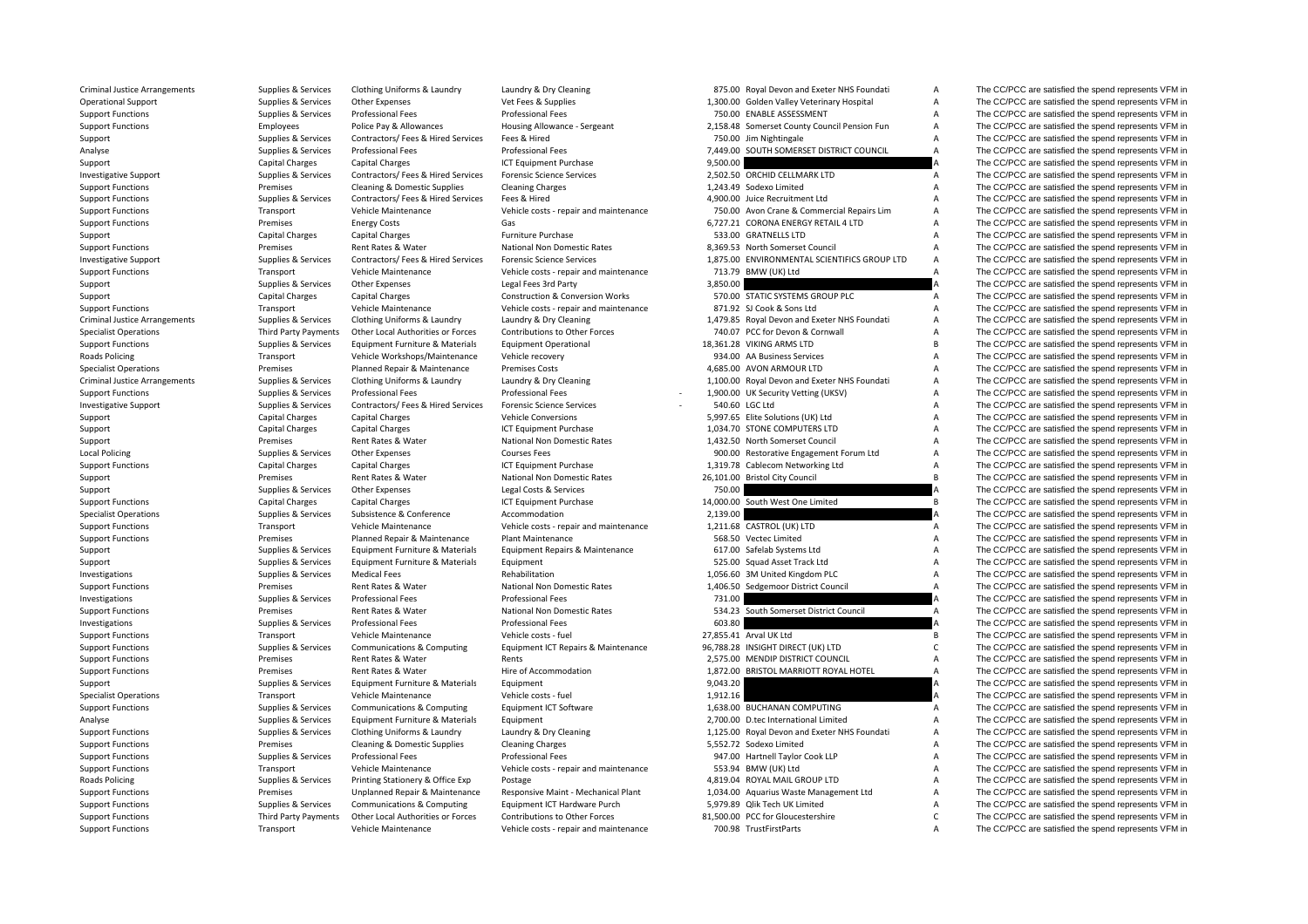**Roads Policing** Criminal JusticeCriminal JusticePCC Third Party Payments **Roads Policing** Local Policing

Support Functions Premises Premises Unplanned Repair & Maintenance Responsive Maint - Drainage 2,955.00 Aquarius Waste Management Ltd A The CC/PCC are satisfied the spend represents VFM in

Support Functions **Premises** Waste Disposal – Premises Waste Disposal – Premises 2,782.46 SUEZ Recycling and Recovery UK Ltd A

Support Supplies & Services Equipment Furniture & Materials Equipment A Support B40.00 Jammy Lizard Ltd A The CC/PCC are satisfied the spend represents VFM in Support Functions Premises Rent Rates & Water Water Charges/Sewerages 1,370.25 Water2Business A The CC/PCC are satisfied the spend represents VFM in Support Supplies & Services Communications & Computing Telephone Calls 1,001.72 TELEFONICA O2 (UK) LTD A The CC/PCC are satisfied the spend represents VFM in Support Functions Supplies & Services Equipment Furniture & Materials Publications including books 600.00 OXFORD UNIVERSITY PRESS A The CC/PCC are satisfied the spend represents VFM in Policing Supplies & Services Contractors/ Fees & Hired Services Fees & Hired 25,732.00 Bristol City Council <sup>B</sup> The CC/PCC are satisfied the spend represents VFM in Support Functions Supplies & Services Contractors/ Fees & Hired Services Fees & Hired 4,715.69 PCC for Gloucestershire A The CC/PCC are satisfied the spend represents VFM in Support Functions Premises Premises Unplanned Repair & Maintenance Responsive Maint - Fences or Boundaries 985.00 Advanced Fencing & Landscaping A The CC/PCC are satisfied the spend represents VFM in Support Functions Premises Rent Rates & Water National Non Domestic Rates 13,259.66 South Gloucestershire B The CC/PCC are satisfied the spend represents VFM in Operational Support Transport Vehicle Allowances Travel fares Travel fares 8,506.10 AVON AND SOMERSET SEARCH AND RESCUE A The CC/PCC are satisfied the spend represents VFM in Support Functions Premises Premises Unplanned Repair & Maintenance Responsive Maint - Floor or Stairs 600.00 N & S Flooring (Bristol) Ltd A The CC/PCC are satisfied the spend represents VFM in Specialist Operations Supplies Services Communications & Computing Telephone Calls 723.38 Vodafone Corporate Limited A The CC/PCC are satisfied the spend represents VFM in Supplies & Services Waste Disposal – Premises Wast Arrangements Supplies & Services Medical Fees Doctors ‐ call out fees 130,781.73 G4S Forensic & Medical Services Ltd C The CC/PCC are satisfied the spend represents VFM in Support Functions Transport Vehicle Maintenance Vehicle costs - commissioning 10,500.00 Vehicle Livery Solutions Ltd B The CC/PCC are satisfied the spend represents VFM in Operational Support Supplies Services Other Expenses Vet Fees & Supplies 2, 2016.37 B & W Fquine Group Ltd A The CC/PCC are satisfied the spend represents VFM in Support Functions Premises Rent Rates & Water National Non Domestic Rates 68.497.00 North Somerset Council C The CC/PCC are satisfied the spend represents VFM in Operational Support Supplies & Services Subsistence & Conference Hospitality Hospitality 704.16 Sodexo Limited A The CC/PCC are satisfied the spend represents VFM in Support Functions Supplies Services Equipment Furniture & Materials Foutionent Cleaning & Materials 9,000.00 SBI Tac Pro Ltd A The CC/PCC are satisfied the spend represents VFM in Support Functions Supplies & Services Communications & Computing Equipment ICT Repairs & Maintenance 507.00 SEPURA PLC A The CC/PCC are satisfied the spend represents VFM in Analyse Supplies & Services Grants & Subscriptions Subscriptions Subscriptions Subscriptions Subscriptions Subscriptions and the Subscriptions of the Subscriptions of the Subscriptions of the Subscriptions of the Subscript Support Functions Transport Vehicle Maintenance Vehicle costs - tyres and tubes 1,216.50 GOODYEAR DUNLOP TYRES UK LTD A The CC/PCC are satisfied the spend represents VFM in Support Capital Charges Capital Charges Capital Charges Capital Charges ICT Equipment Purchase 620.00 AVON ARMOUR LTD A The CC/PCC are satisfied the spend represents VFM in Support Functions Supplies Supplies & Services Other Expenses Courses Fees Support Courses Fees Supplies and the Spend represents VFM in Supplies & Services Other Expenses Maintenance of dogs/cats 775.00 Overhill Kennels & Exports A The CC/PCC are satisfied the spend represents VFM in Support Functions Transport Vehicle Maintenance Vehicle costs – commissioning 564.61 Hall's Electrical Ltd A The CC/PCC are satisfied the spend represents VFM in Support Functions Transport Vehicle Maintenance Vehicle costs – fuel 2,313.85 Hall Fuels a trading division of Wa A The CC/PCC are satisfied the spend represents VFM in<br>Support and the spend represents VFM in Support and t Support Premises Rent Rates & Water National Non Domestic Rates 1,395.83 Bath & North East Somerset A The CC/PCC are satisfied the spend represents VFM in Support Functions Capital Charges Capital Charges Capital Charges ICT Equipment Purchase 2,552.65 South West One Limited A The CC/PCC are satisfied the spend represents VFM in Investigative Support Support Support Supportes Services Contractors/ Fees & Hired Services Forensic Science Services and the Services 948.00 ArroGen Forensics Limited A The CC/PCC are satisfied the spend represents VFM in Support Functions Supplies & Services Communications & Computing Equipment ICT Repairs & Maintenance 17,510.00 Clue Computing Company Ltd B The CC/PCC are satisfied the spend represents VFM in Support Functions Transport Vehicle Workshops/Maintenance Vehicle Materials 628.36 WURTH UK LTD A The CC/PCC are satisfied the spend represents VFM in Support Functions Employees Police Staff Pay & Allowances Staffing Agency 1,049.60 Hays Specialist Recruitment Ltd A The CC/PCC are satisfied the spend represents VFM in Support Functions Supplies Supplies & Services Communications & Computing Equipment ICT Software 2,100.00 Recipero Ltd A The CC/PCC are satisfied the spend represents VFM in Other Local Authorities or Forces Charges - Financial Services 20,600.00 RSM Risk Assurance Services LLP B The CC/PCC are satisfied the spend represents VFM in Support Functions Premises Rent Rates & Water National Non Domestic Rates 2,200.50 Bath & North East Somerset A The CC/PCC are satisfied the spend represents VFM in Transport Vehicle Workshops/Maintenance Vehicle recovery example to the STO.00 AA Business Services A The CC/PCC are satisfied the spend represents VFM in Support Premises Rent Rates & Water National Non Domestic Rates 776.50 South Gloucestershire A The CC/PCC are satisfied the spend represents VFM in Support Functions Support Employees Indirect Employee Expenses Reimbursements - Medical 1,800.00 A The CC/PCC are satisfied the spend represents VFM in Support Functions Transport Vehicle Maintenance Vehicle costs - repair and maintenance 1,693.92 SJ Cook & Sons Ltd A The CC/PCC are satisfied the spend represents VFM in<br>A The CC/PCC are satisfied the spend represents VFM Policing Supplies & Services Contractors/ Fees & Hired Services Fees & Hired 1,220.00 Loudmouth Education & Training Ltd A The CC/PCC are satisfied the spend represents VFM in Support Premises Rent Rates & Water Rents Rents Rents Rents Rents 820.84 Summervale Surgery A The CC/PCC are satisfied the spend represents VFM in Support Functions Premises Rent Rates & Water National Non Domestic Rates 543.50 South Somerset District Council A The CC/PCC are satisfied the spend represents VFM in Support Functions Capital Charges Capital Charges Capital Charges Additions:Non Enhancing Fees 750.00 SJH BUTLER A The CC/PCC are satisfied the spend represents VFM in Support Capital Charges Capital Charges Construction & Conversion Works 9,290.65 Uppergrass Limited A The CC/PCC are satisfied the spend represents VFM in Support Capital Charges Capital Charges Additions:Non Enhanc Cn&Wk B&I 630.00 Romac Building Contractors Ltd A The CC/PCC are satisfied the spend represents VFM in Investigative Support Support Support Support Supported Medical Fees Pathologists reports Pathologists reports Support Support and the Services Medical Fees Pathologists reports Support Support Support Delaney A The CC/PCC Support Functions Supplies & Services Communications & Computing Equipment ICT 2,850.00 TELEFONICA O2 (UK) LTD A The CC/PCC are satisfied the spend represents VFM in Support Functions Transport Vehicle Maintenance Vehicle costs - repair and maintenance 1,099.30 SJ Cook & Sons Ltd A The CC/PCC are satisfied the spend represents VFM in Support Functions Supplies & Services Equipment Furniture & Materials Equipment - Consumables 860.20 VIKING ARMS LTD A The CC/PCC are satisfied the spend represents VFM in Support Capital Charges Capital Charges Additions:Non Enhanc Cn&Wk B&I 8,631.70 Integral UK Ltd A The CC/PCC are satisfied the spend represents VFM in Investigative Support Supplies & Services Contractors/ Fees & Hired Services Forensic Science Services A A 209.68 Key Forensic Services Ltd A The CC/PCC are satisfied the spend represents VFM in Support Functions **Support Cleaning Access Cleaning & Domestic Supplies** Cleaning Charges Cleaning Charges 3,750.57 Sodexo Limited A The CC/PCC are satisfied the spend represents VFM in Specialist Operations Capital Charges Capital Charges Construction & Conversion Fees 715.00 Commercial Transfer Limited A The CC/PCC are satisfied the spend represents VFM in Support Functions Employees Indirect Employee Expenses Reimbursements - Medical 1,800.00 A The CC/PCC are satisfied the spend represents VFM in Support Capital Charges Capital Charges Capital Charges Other Plant & Equipment 650.00 Cleartone Telecoms Ltd A The CC/PCC are satisfied the spend represents VFM in Support Functions Supplies & Services Communications & Computing Equipment ICT Software 27,321.00 GB Group Plc B The CC/PCC are satisfied the spend represents VFM in Specialist Operations Supplies & Services Equipment Furniture & Materials Equipment Furniture and The CC/PCC are satisfied the spend represents VFM in Support Functions Supplies Supplies & Services Communications & Computing Telephone Calls 13,431.22 Vodafone 13,431.22 Vodafone B The CC/PCC are satisfied the spend represents VFM in Support Functions Supplies & Services Equipment Furniture & Materials Equipment - Consumables 57,600.00 The Home Office Accounting Officer C The CC/PCC are satisfied the spend represents VFM in Support Functions Third Party Payments Other Agencies Contract Payment Contract Payment 1,233.94 South West One Limited A The CC/PCC are satisfied the spend represents VFM in Support Functions Supplies Supplies & Services Communications & Computing Equipment ICT 1,926.00 TELEFONICA O2 (UK) LTD A The CC/PCC are satisfied the spend represents VFM in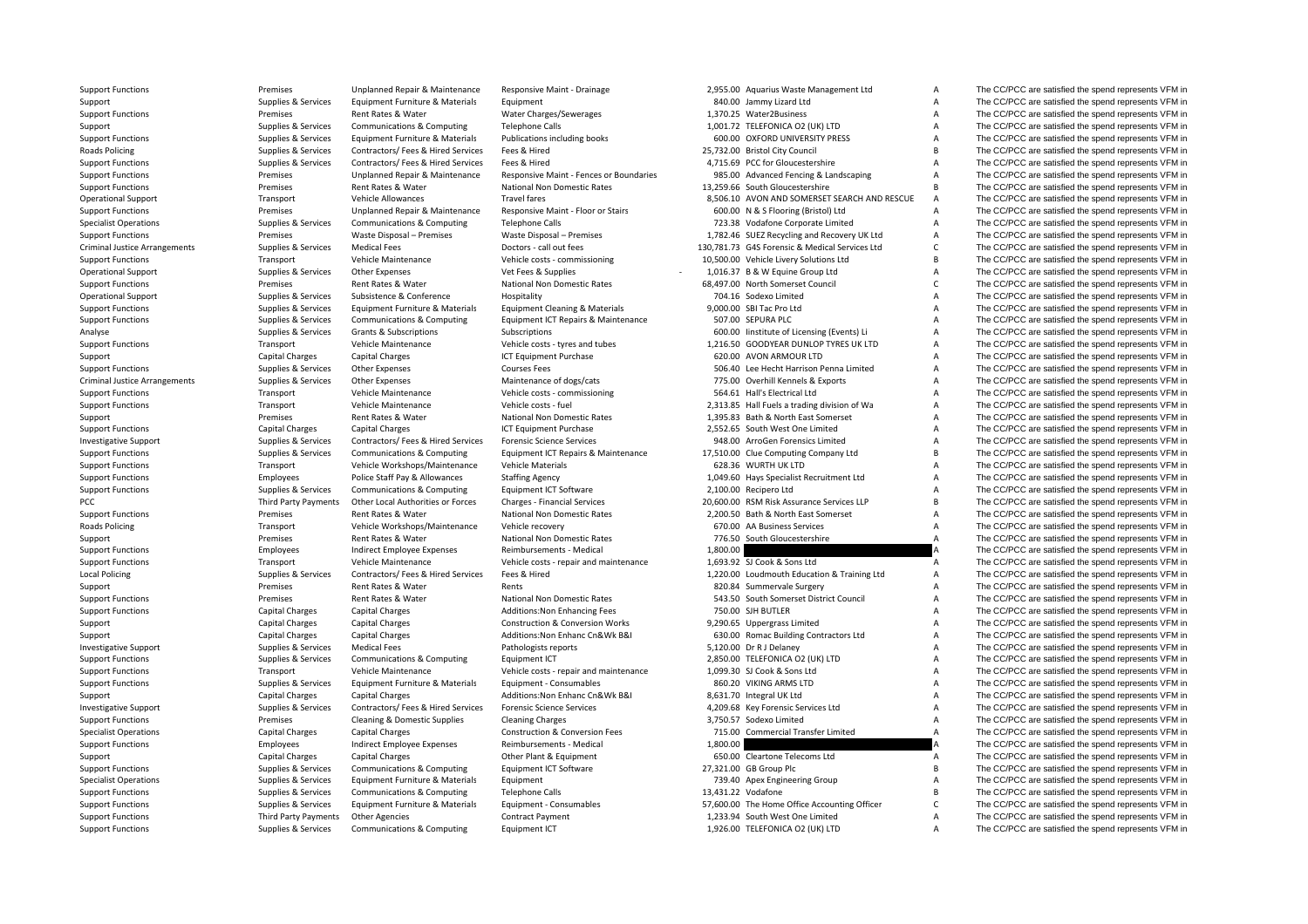**Roads Policing** 

Support Functions Supplies Supplies & Services Communications & Computing Faujo ICT - Telephones/pagers 986.00 Endpoint. Projects Ltd A The CC/PCC are satisfied the spend represents VFM in

Support Functions Premises Rent Rates & Water National Non Domestic Rates 642.37 Taunton Deane Borough Council A The CC/PCC are satisfied the spend represents VFM in Support Functions **Exercices** Premises Functions Electricity **Electricity Functions Premises** Energy Costs **Electricity Electricity 1999 COSTS EXERCY 1 LIMITED A** The CC/PCC are satisfied the spend represents Investigations Supplies & Services Contractors/ Fees & Hired Services Fees & Hired 1,270.00 Alterego Creative Solutions Ltd A The CC/PCC are satisfied the spend represents VFM in Support Supplies & Services Contractors/ Fees & Hired Services Fees & Hired Services Fees & Hired COLC 67,075.00 The Behavioural Insights Team C The CC/PCC are satisfied the spend represents VFM in Support Functions Premises Waste Disposal – Premises Waste Disposal – Premises Premises Premises Support Content and Recovery UK Ltd A The CC/PCC are satisfied the spend represents VFM in Support Functions **Premises** Premises Rent Rates & Water National Non Domestic Rates 73,287.00 Sedgemoor District Council C The CC/PCC are satisfied the spend represents VFM in Support Premises Rent Rates & Water Rents Rents Rents Rents 2,666.66 BATH & NORTH EAST SOMERSET COUNCIL A The CC/PCC are satisfied the spend represents VFM in Support Functions examples and the experiments of the Spend represents VFM in Electricity and the Spend represents VFM in the CC/PCC are satisfied the spend represents VFM in Support Functions Premises Rent Rates & Water National Non Domestic Rates 44,068.00 South Gloucestershire B The CC/PCC are satisfied the spend represents VFM in Support Functions Supplies & Services Communications & Computing Equipment ICT 660,624.00 South West One Limited C The CC/PCC are satisfied the spend represents VFM in Analyse Employees Police Staff Pay & Allowances Staffing Agency 16,355.89 Matrix SCM Ltd B The CC/PCC are satisfied the spend represents VFM in<br>Support The CC/PCC are satisfied the spend represents VFM in Construction & Co Support Capital Charges Capital Charges Capital Charges Construction & Conversion Works 245,031.54 Midas Construction Ltd C The CC/PCC are satisfied the spend represents VFM in Support Functions Supplies Supplies & Services Communications & Computing Faultoment ICT Repairs & Maintenance 12,056.62 Specialist Computer Centres B The CC/PCC are satisfied the spend represents VFM in Support Premises Planned Repair & Maintenance Srounds Maintenance and Support and Support and The CC/PCC are satisfied the spend represents VFM in<br>Support and Capital Charges Capital Charges Capital Charges ICT Foulinment Support Capital Charges Capital Charges Capital Charges ICT Equipment Purchase 1,657.80 STONE COMPUTERS LTD A The CC/PCC are satisfied the spend represents VFM in Support Functions Premises Premises Unplanned Repair & Maintenance Responsive Maint - Ext Works 700.00 South West Mobile Crushing A The CC/PCC are satisfied the spend represents VFM in Support Premises Planned Repair & Maintenance Alterations to Buildings 695.00 Solar Valley Electrical Limited A The CC/PCC are satisfied the spend represents VFM in Support Functions Cleaning Cleaning & Domestic Supplies Cleaning Charges 1,829.00 Sodexo Limited A The CC/PCC are satisfied the spend represents VFM in Support Functions **Premises** Cleaning & Domestic Supplies Cleaning Charges 2,428.98 Sodexo Limited A The CC/PCC are satisfied the spend represents VFM in Support Functions **Premises** Waste Disposal – Premises Waste Disposal – Premises Waste Disposal – Premises 1,150.00 Perrys Recycling Ltd A The CC/PCC are satisfied the spend represents VFM in Support Functions Supplies & Services Equipment Furniture & Materials Equipment Cleaning & Materials 990.00 SBI Tac Pro Ltd A The CC/PCC are satisfied the spend represents VFM in Support Functions Transport Transport Vehicle Maintenance Vehicle Costs - fuel 29,790.41 Arval UK Ltd B The CC/PCC are satisfied the spend represents VFM in Support Communications & Communications & Communications Equipmen Support Functions Supplies & Services Communications & Computing Equipment ICT Repairs & Maintenance 688.92 INSIGHT DIRECT (UK) LTD A The CC/PCC are satisfied the spend represents VFM in Support Capital Charges Capital Charges Capital Charges Capital Charges ICT Equipment Purchase 12,320.00 Data Pro B The CC/PCC are satisfied the spend represents VFM in Succialist Operations Premises Cleaning & Domestic Su Specialist Operations **Premises** Cleaning & Domestic Supplies Cleaning Charges 962.74 Sodexo Limited A The CC/PCC are satisfied the spend represents VFM in Specialist Operations Subsistence Subsistence & Conference Conference Conference & Meeting Expenses 532.00 DILLINGTON HOUSE A The CC/PCC are satisfied the spend represents VFM in Supplies & Services Subsistence & Conferenc Support Functions Premises Rent Rates & Water National Non Domestic Rates 43,589.00 Bath & North East Somerset B The CC/PCC are satisfied the spend represents VFM in Support Capital Charges Capital Charges Capital Charges Construction & Conversion Works 595.00 Solar Valley Electrical Limited A The CC/PCC are satisfied the spend represents VFM in Investigations Third Party Payments Other Local Authorities or Forces Contributions to Other Forces 3,904.64 PCC for Staffordshire A The CC/PCC are satisfied the spend represents VFM in Support Functions external premises Planned Repair & Maintenance Estates Costs 1,480.00 THE GYM REPAIR CO A The CC/PCC are satisfied the spend represents VFM in Support Functions Premises Rent Rates & Water Rents Rents Rents Rents 3,750.00 Bargain Parking Ltd A The CC/PCC are satisfied the spend represents VFM in Analyse Employees Police Staff Pay & Allowances Staffing Agency 7,698.47 Matrix SCM Ltd A The CC/PCC are satisfied the spend represents VFM in Support Functions Premises Planned Repair & Maintenance Estates Costs States Costs 525.00 ETM Recycling Ltd A The CC/PCC are satisfied the spend represents VFM in Support Capital Charges Capital Charges Capital Charges Construction & Conversion Fees 780.00 Dickson Powell Partnership A The CC/PCC are satisfied the spend represents VFM in Specialist Operations Supplies & Services Communications & Computing Equipment ICT Hardware Purch 2,295.00 Data Pro A The CC/PCC are satisfied the spend represents VFM in Policing Supplies & Services Other Expenses Courses Fees 1,200.00 TTC 2000 Limited A The CC/PCC are satisfied the spend represents VFM in Specialist Operations Capital Charges Capital Charges Capital Charges Other Plant & Equipment 1,904.00 Stakrak Limited A The CC/PCC are satisfied the spend represents VFM in Support Functions Supplies & Services Communications & Computing Equipment ICT Software 25,294.00 Aligned Assets Ltd B The CC/PCC are satisfied the spend represents VFM in Support Functions Supplies Supplies & Services Contractors/ Fees & Hired Services Fees & Hired Services Fees & Hired Services Fees & Hired 6,767.01 Bristol Diocesan Board of Finance L A The CC/PCC are satisfied the spend r Support Functions Transport Vehicle Maintenance Vehicle costs - fuel 9,570.00 Hall Fuels a trading division of Wa A The CC/PCC are satisfied the spend represents VFM in Support Supplies & Services Equipment Furniture & Materials Equipment Curries Equipment 700.00 Squad Asset Track Ltd A The CC/PCC are satisfied the spend represents VFM in Specialist Operations Employees Police Pay & Allowances Police Superintendent - Basic Pay 6.381.25 PCC for Wiltshire A The CC/PCC are satisfied the spend represents VFM in Support Functions Supplies Supplies & Services Contractors/ Fees & Hired Services Forensic Science Services 715.00 Alere Toxicology PLC A The CC/PCC are satisfied the spend represents VFM in Investigative Support Support Support Support Supported Supported Services Contractors/ Fees & Hired Services Forensic Science Services A 4,845.00 Randox Testing Services A The CC/PCC are satisfied the spend represents VFM Investigations Supplies & Services Grants & Subscriptions Subscriptions Subscriptions Subscriptions Subscriptions Subscriptions Subscriptions Subscriptions Subscriptions Subscriptions Subscriptions Subscriptions Subscripti Support Functions Transport Vehicle Maintenance Vehicle costs – commissioning 784.02 WURTH UK LTD A The CC/PCC are satisfied the spend represents VFM in Support Capital Charges Capital Charges Capital Charges Construction & Conversion Works 1,639.00 Controlco Ltd A The CC/PCC are satisfied the spend represents VFM in Support Functions Employees Police Staff Pay & Allowances Staffing Agency 1,233.28 Hays Specialist Recruitment Ltd A The CC/PCC are satisfied the spend represents VFM in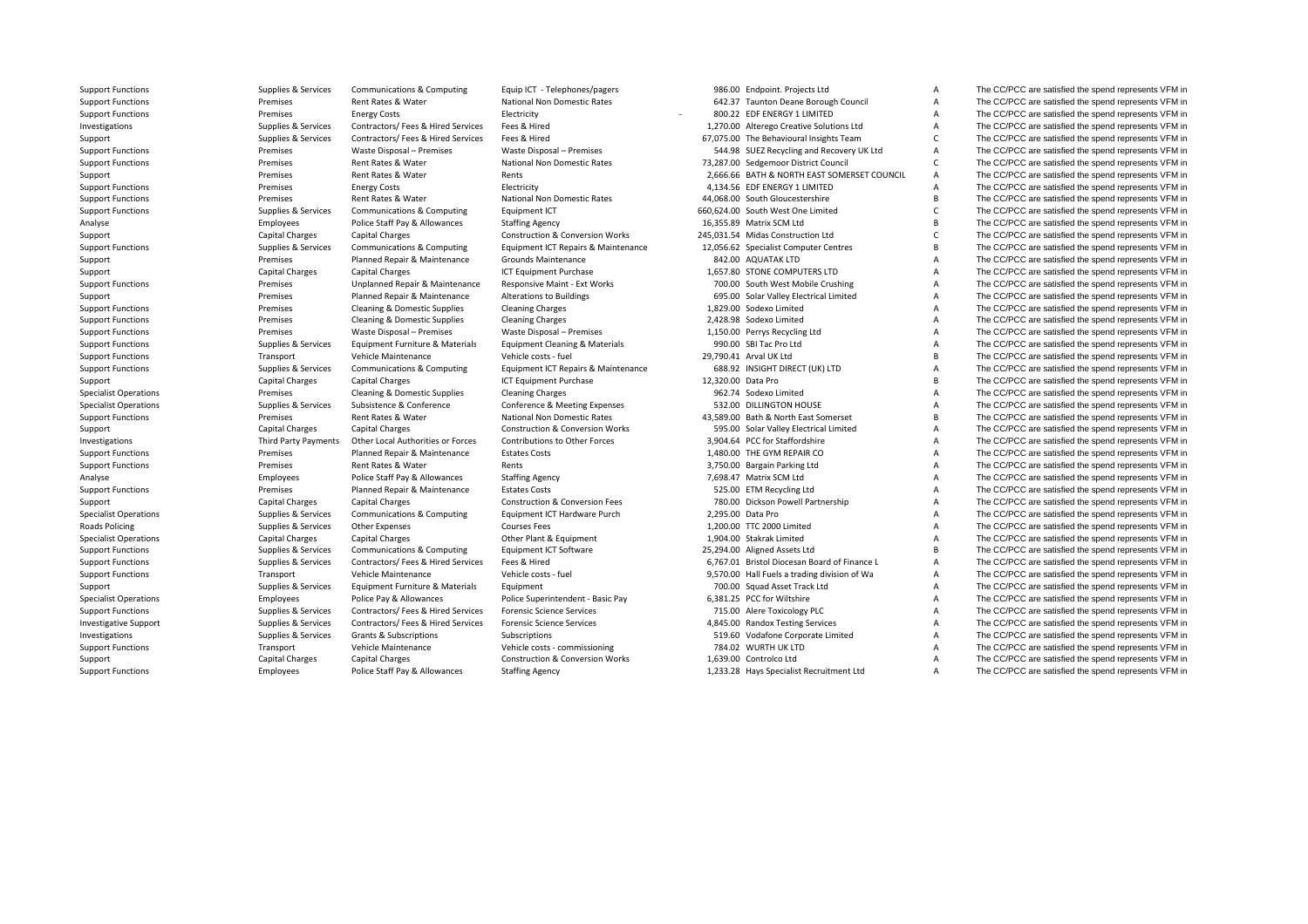accordance with the requirements of category A accordance with the requirements of category B accordance with the requirements of category B accordance with the requirements of category B accordance with the requirements of category B accordance with the requirements of category A accordance with the requirements of category A accordance with the requirements of category A accordance with the requirements of category A accordance with the requirements of category A accordance with the requirements of category A accordance with the requirements of category C accordance with the requirements of category C accordance with the requirements of category A accordance with the requirements of category B accordance with the requirements of category A accordance with the requirements of category A accordance with the requirements of category A accordance with the requirements of category A accordance with the requirements of category A accordance with the requirements of category A accordance with the requirements of category A accordance with the requirements of category A accordance with the requirements of category A accordance with the requirements of category C accordance with the requirements of category A accordance with the requirements of category B accordance with the requirements of category A accordance with the requirements of category B accordance with the requirements of category B accordance with the requirements of category A accordance with the requirements of category A accordance with the requirements of category A accordance with the requirements of category A accordance with the requirements of category A accordance with the requirements of category A accordance with the requirements of category A accordance with the requirements of category A accordance with the requirements of category A accordance with the requirements of category B accordance with the requirements of category A accordance with the requirements of category B accordance with the requirements of category A accordance with the requirements of category A accordance with the requirements of category A accordance with the requirements of category A accordance with the requirements of category A accordance with the requirements of category A accordance with the requirements of category A accordance with the requirements of category A accordance with the requirements of category A accordance with the requirements of category A accordance with the requirements of category A accordance with the requirements of category A accordance with the requirements of category A accordance with the requirements of category A accordance with the requirements of category A accordance with the requirements of category A accordance with the requirements of category B accordance with the requirements of category A accordance with the requirements of category A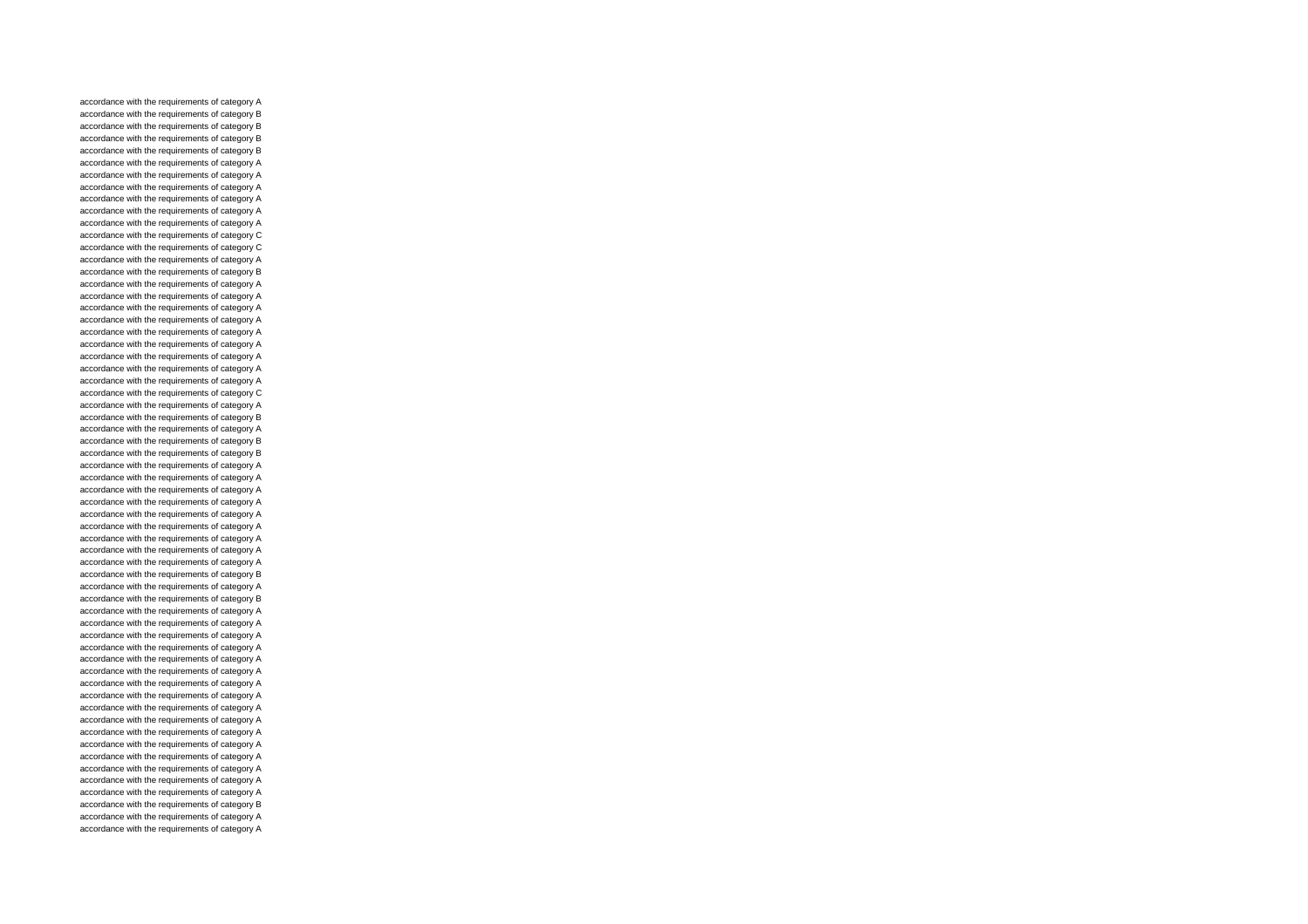accordance with the requirements of category A accordance with the requirements of category A accordance with the requirements of category A accordance with the requirements of category A accordance with the requirements of category A accordance with the requirements of category A accordance with the requirements of category C accordance with the requirements of category A accordance with the requirements of category A accordance with the requirements of category A accordance with the requirements of category A accordance with the requirements of category A accordance with the requirements of category A accordance with the requirements of category A accordance with the requirements of category A accordance with the requirements of category A accordance with the requirements of category A accordance with the requirements of category A accordance with the requirements of category A accordance with the requirements of category A accordance with the requirements of category B accordance with the requirements of category A accordance with the requirements of category A accordance with the requirements of category A accordance with the requirements of category A accordance with the requirements of category A accordance with the requirements of category B accordance with the requirements of category B accordance with the requirements of category A accordance with the requirements of category A accordance with the requirements of category A accordance with the requirements of category A accordance with the requirements of category A accordance with the requirements of category A accordance with the requirements of category B accordance with the requirements of category A accordance with the requirements of category A accordance with the requirements of category B accordance with the requirements of category A accordance with the requirements of category A accordance with the requirements of category A accordance with the requirements of category B accordance with the requirements of category A accordance with the requirements of category C accordance with the requirements of category A accordance with the requirements of category A accordance with the requirements of category A accordance with the requirements of category A accordance with the requirements of category A accordance with the requirements of category A accordance with the requirements of category A accordance with the requirements of category B accordance with the requirements of category A accordance with the requirements of category A accordance with the requirements of category B accordance with the requirements of category A accordance with the requirements of category A accordance with the requirements of category A accordance with the requirements of category B accordance with the requirements of category A accordance with the requirements of category A accordance with the requirements of category A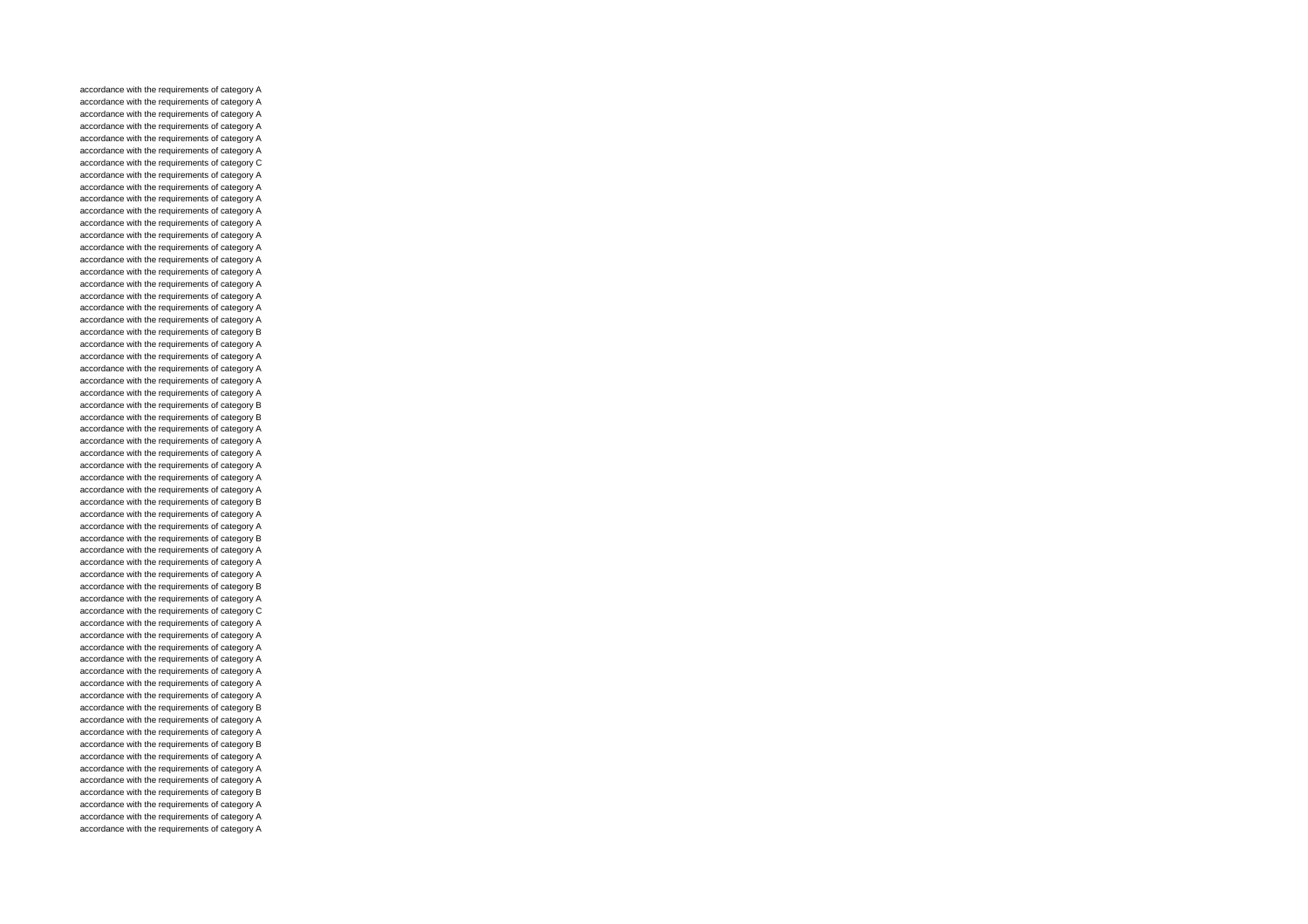accordance with the requirements of category B accordance with the requirements of category A accordance with the requirements of category A accordance with the requirements of category A accordance with the requirements of category A accordance with the requirements of category A accordance with the requirements of category B accordance with the requirements of category A accordance with the requirements of category A accordance with the requirements of category A accordance with the requirements of category A accordance with the requirements of category A accordance with the requirements of category A accordance with the requirements of category A accordance with the requirements of category A accordance with the requirements of category A accordance with the requirements of category A accordance with the requirements of category A accordance with the requirements of category A accordance with the requirements of category B accordance with the requirements of category A accordance with the requirements of category A accordance with the requirements of category C accordance with the requirements of category A accordance with the requirements of category A accordance with the requirements of category A accordance with the requirements of category A accordance with the requirements of category A accordance with the requirements of category A accordance with the requirements of category A accordance with the requirements of category A accordance with the requirements of category A accordance with the requirements of category A accordance with the requirements of category A accordance with the requirements of category A accordance with the requirements of category B accordance with the requirements of category A accordance with the requirements of category B accordance with the requirements of category A accordance with the requirements of category A accordance with the requirements of category A accordance with the requirements of category A accordance with the requirements of category A accordance with the requirements of category A accordance with the requirements of category A accordance with the requirements of category A accordance with the requirements of category A accordance with the requirements of category A accordance with the requirements of category A accordance with the requirements of category A accordance with the requirements of category B accordance with the requirements of category A accordance with the requirements of category B accordance with the requirements of category A accordance with the requirements of category C accordance with the requirements of category A accordance with the requirements of category A accordance with the requirements of category A accordance with the requirements of category A accordance with the requirements of category A accordance with the requirements of category A accordance with the requirements of category B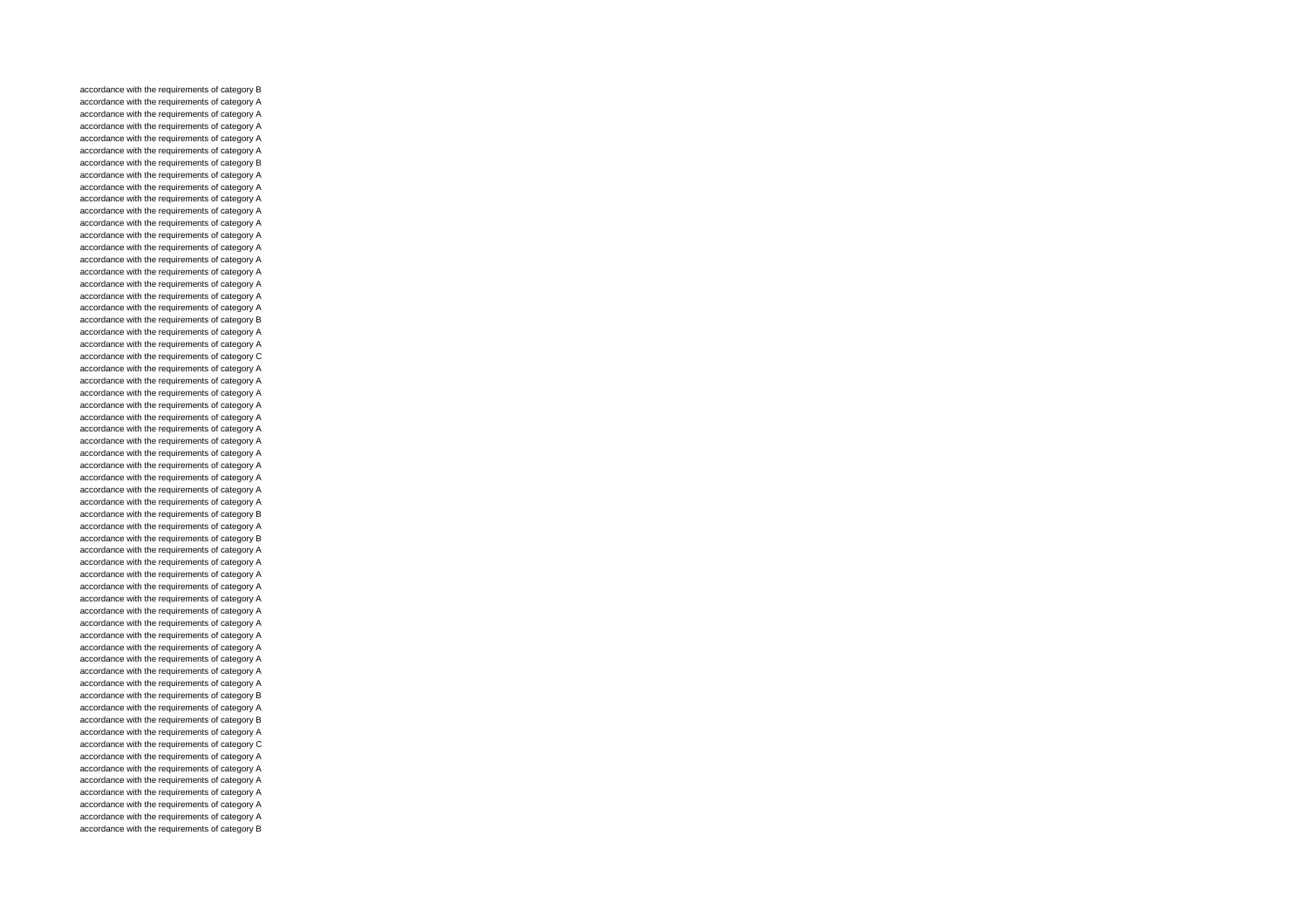accordance with the requirements of category A accordance with the requirements of category A accordance with the requirements of category A accordance with the requirements of category A accordance with the requirements of category A accordance with the requirements of category A accordance with the requirements of category A accordance with the requirements of category A accordance with the requirements of category A accordance with the requirements of category A accordance with the requirements of category B accordance with the requirements of category A accordance with the requirements of category A accordance with the requirements of category A accordance with the requirements of category C accordance with the requirements of category A accordance with the requirements of category A accordance with the requirements of category A accordance with the requirements of category A accordance with the requirements of category A accordance with the requirements of category A accordance with the requirements of category A accordance with the requirements of category A accordance with the requirements of category A accordance with the requirements of category A accordance with the requirements of category A accordance with the requirements of category A accordance with the requirements of category A accordance with the requirements of category A accordance with the requirements of category A accordance with the requirements of category A accordance with the requirements of category A accordance with the requirements of category A accordance with the requirements of category A accordance with the requirements of category A accordance with the requirements of category A accordance with the requirements of category A accordance with the requirements of category A accordance with the requirements of category A accordance with the requirements of category A accordance with the requirements of category B accordance with the requirements of category A accordance with the requirements of category A accordance with the requirements of category A accordance with the requirements of category A accordance with the requirements of category A accordance with the requirements of category A accordance with the requirements of category A accordance with the requirements of category A accordance with the requirements of category A accordance with the requirements of category B accordance with the requirements of category A accordance with the requirements of category A accordance with the requirements of category A accordance with the requirements of category B accordance with the requirements of category A accordance with the requirements of category B accordance with the requirements of category A accordance with the requirements of category A accordance with the requirements of category C accordance with the requirements of category A accordance with the requirements of category A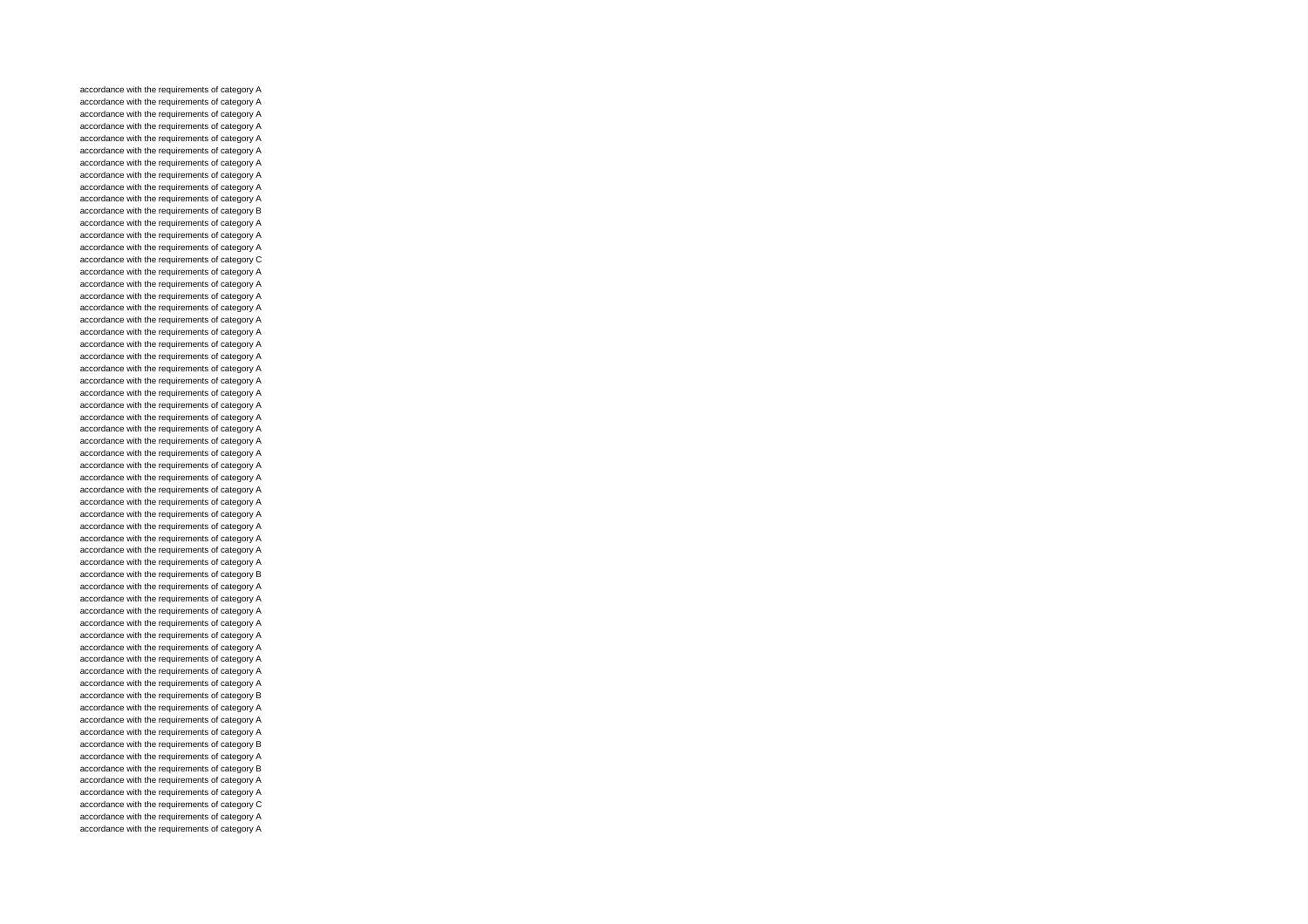accordance with the requirements of category A accordance with the requirements of category A accordance with the requirements of category A accordance with the requirements of category A accordance with the requirements of category A accordance with the requirements of category A accordance with the requirements of category A accordance with the requirements of category A accordance with the requirements of category B accordance with the requirements of category A accordance with the requirements of category B accordance with the requirements of category C accordance with the requirements of category A accordance with the requirements of category A accordance with the requirements of category A accordance with the requirements of category B accordance with the requirements of category B accordance with the requirements of category A accordance with the requirements of category A accordance with the requirements of category A accordance with the requirements of category B accordance with the requirements of category A accordance with the requirements of category A accordance with the requirements of category A accordance with the requirements of category A accordance with the requirements of category A accordance with the requirements of category A accordance with the requirements of category A accordance with the requirements of category A accordance with the requirements of category A accordance with the requirements of category A accordance with the requirements of category A accordance with the requirements of category A accordance with the requirements of category B accordance with the requirements of category A accordance with the requirements of category A accordance with the requirements of category A accordance with the requirements of category A accordance with the requirements of category A accordance with the requirements of category B accordance with the requirements of category A accordance with the requirements of category A accordance with the requirements of category B accordance with the requirements of category C accordance with the requirements of category A accordance with the requirements of category A accordance with the requirements of category A accordance with the requirements of category A accordance with the requirements of category A accordance with the requirements of category A accordance with the requirements of category A accordance with the requirements of category B accordance with the requirements of category A accordance with the requirements of category A accordance with the requirements of category A accordance with the requirements of category A accordance with the requirements of category A accordance with the requirements of category A accordance with the requirements of category A accordance with the requirements of category A accordance with the requirements of category A accordance with the requirements of category C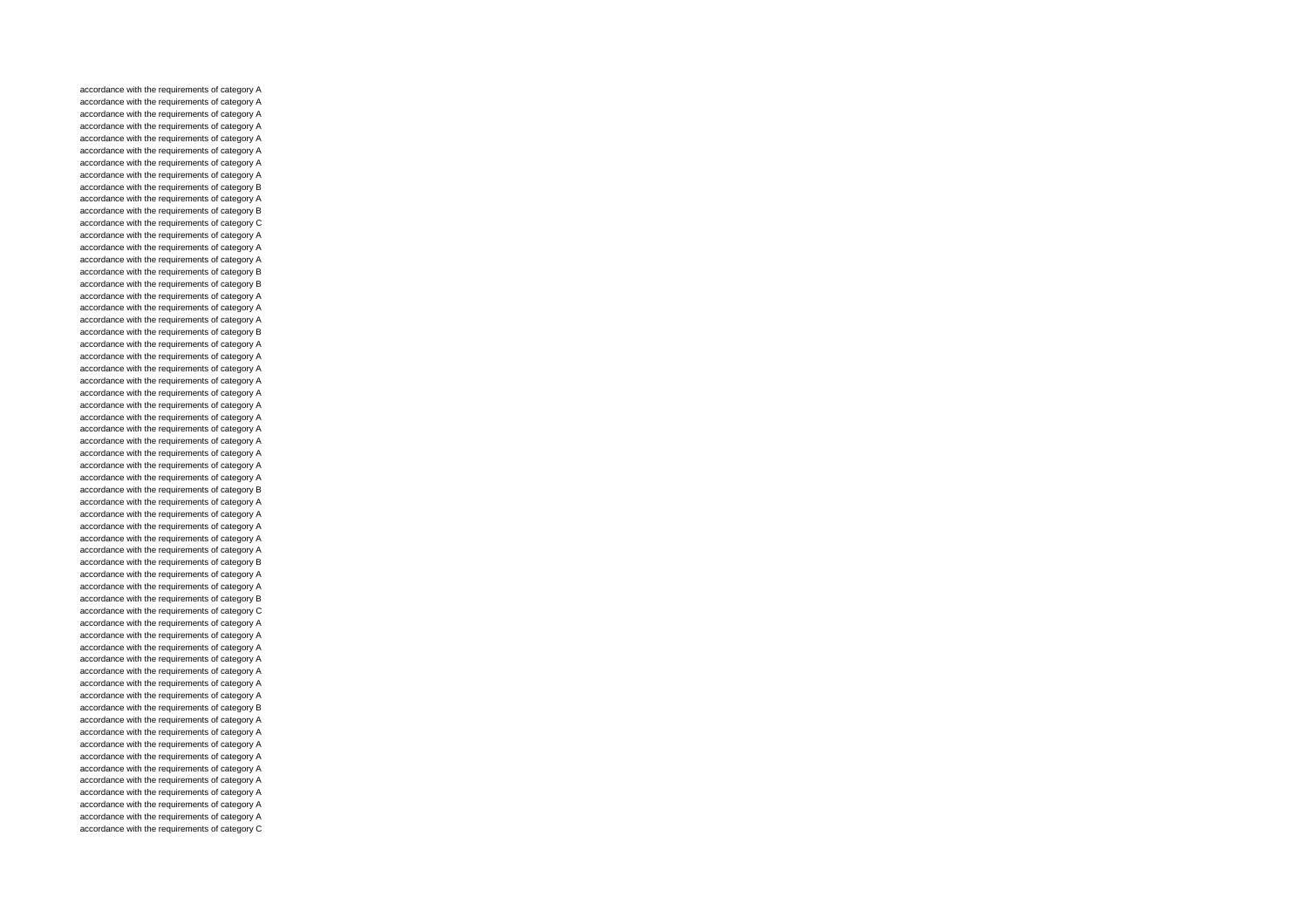accordance with the requirements of category B accordance with the requirements of category A accordance with the requirements of category A accordance with the requirements of category A accordance with the requirements of category A accordance with the requirements of category A accordance with the requirements of category A accordance with the requirements of category A accordance with the requirements of category A accordance with the requirements of category A accordance with the requirements of category A accordance with the requirements of category A accordance with the requirements of category A accordance with the requirements of category A accordance with the requirements of category A accordance with the requirements of category B accordance with the requirements of category A accordance with the requirements of category A accordance with the requirements of category A accordance with the requirements of category A accordance with the requirements of category B accordance with the requirements of category A accordance with the requirements of category A accordance with the requirements of category A accordance with the requirements of category A accordance with the requirements of category A accordance with the requirements of category A accordance with the requirements of category A accordance with the requirements of category A accordance with the requirements of category A accordance with the requirements of category A accordance with the requirements of category A accordance with the requirements of category A accordance with the requirements of category A accordance with the requirements of category A accordance with the requirements of category A accordance with the requirements of category A accordance with the requirements of category A accordance with the requirements of category A accordance with the requirements of category A accordance with the requirements of category A accordance with the requirements of category A accordance with the requirements of category A accordance with the requirements of category A accordance with the requirements of category A accordance with the requirements of category B accordance with the requirements of category A accordance with the requirements of category A accordance with the requirements of category A accordance with the requirements of category A accordance with the requirements of category A accordance with the requirements of category A accordance with the requirements of category A accordance with the requirements of category B accordance with the requirements of category A accordance with the requirements of category A accordance with the requirements of category A accordance with the requirements of category A accordance with the requirements of category A accordance with the requirements of category A accordance with the requirements of category A accordance with the requirements of category B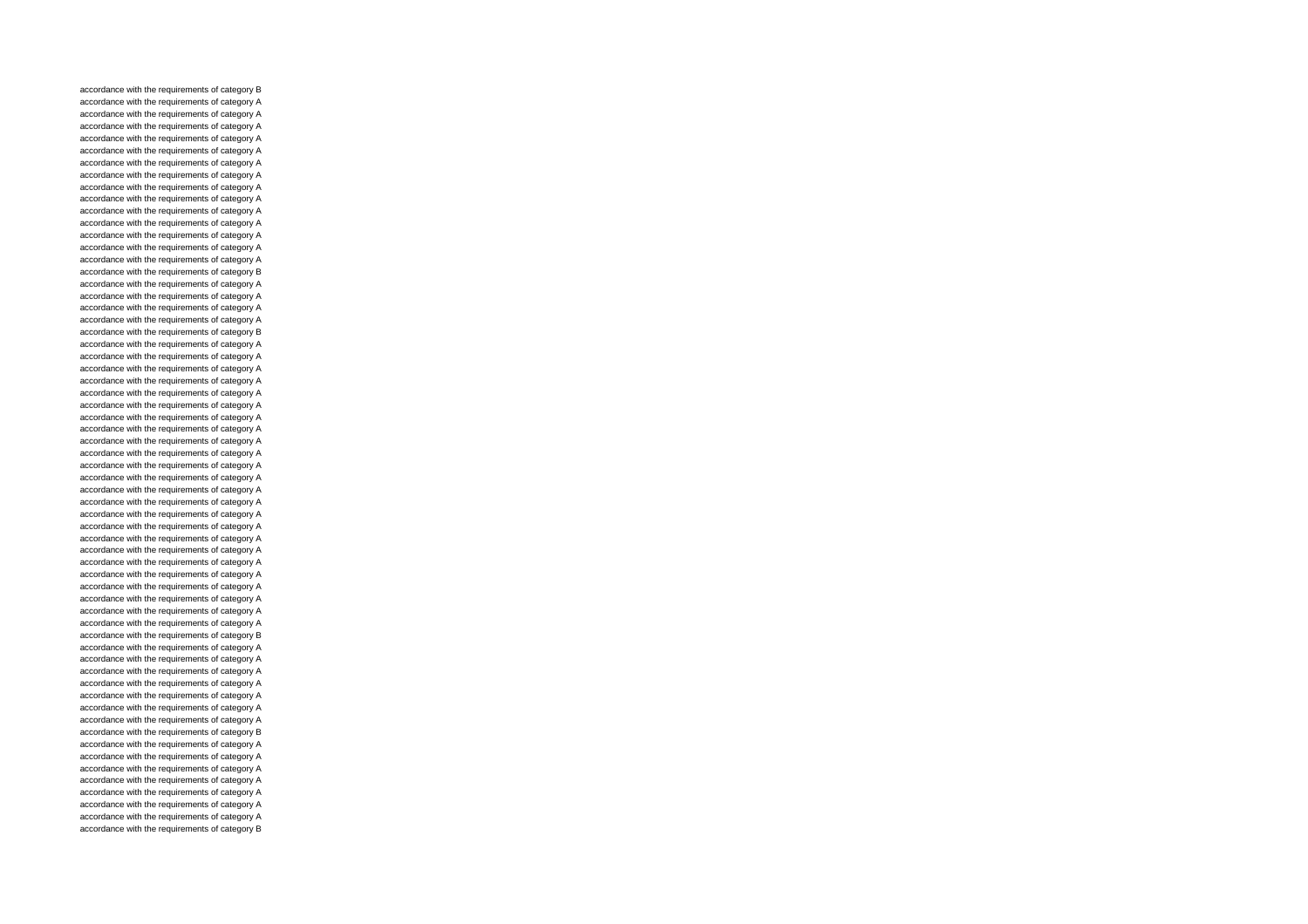accordance with the requirements of category A accordance with the requirements of category A accordance with the requirements of category A accordance with the requirements of category A accordance with the requirements of category A accordance with the requirements of category A accordance with the requirements of category A accordance with the requirements of category A accordance with the requirements of category A accordance with the requirements of category A accordance with the requirements of category A accordance with the requirements of category A accordance with the requirements of category A accordance with the requirements of category A accordance with the requirements of category A accordance with the requirements of category A accordance with the requirements of category A accordance with the requirements of category A accordance with the requirements of category A accordance with the requirements of category A accordance with the requirements of category A accordance with the requirements of category B accordance with the requirements of category A accordance with the requirements of category A accordance with the requirements of category A accordance with the requirements of category A accordance with the requirements of category A accordance with the requirements of category A accordance with the requirements of category A accordance with the requirements of category A accordance with the requirements of category A accordance with the requirements of category A accordance with the requirements of category B accordance with the requirements of category A accordance with the requirements of category B accordance with the requirements of category A accordance with the requirements of category A accordance with the requirements of category A accordance with the requirements of category A accordance with the requirements of category A accordance with the requirements of category A accordance with the requirements of category A accordance with the requirements of category A accordance with the requirements of category A accordance with the requirements of category A accordance with the requirements of category B accordance with the requirements of category C accordance with the requirements of category A accordance with the requirements of category A accordance with the requirements of category A accordance with the requirements of category A accordance with the requirements of category A accordance with the requirements of category A accordance with the requirements of category A accordance with the requirements of category A accordance with the requirements of category A accordance with the requirements of category A accordance with the requirements of category A accordance with the requirements of category A accordance with the requirements of category A accordance with the requirements of category C accordance with the requirements of category A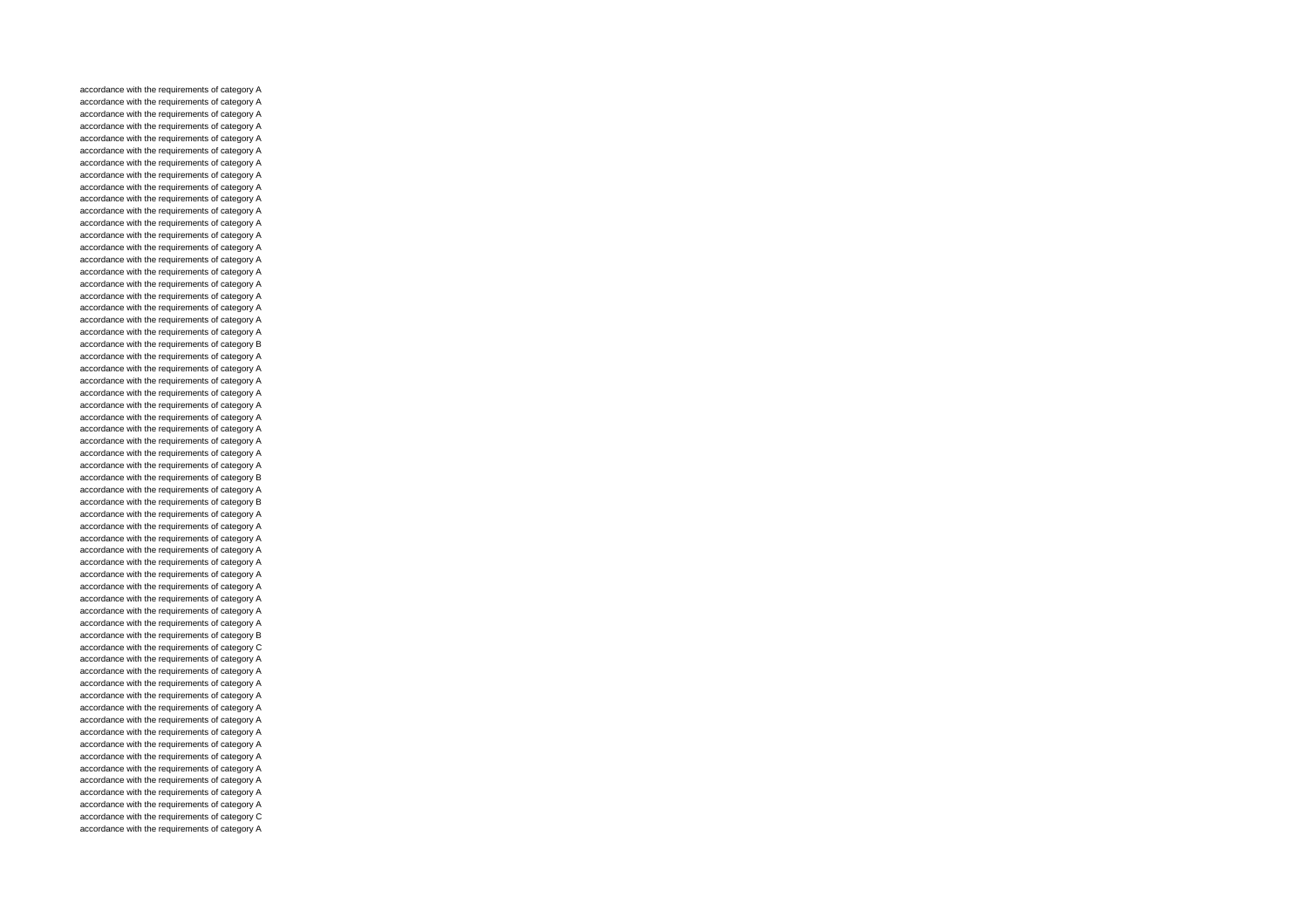accordance with the requirements of category A accordance with the requirements of category A accordance with the requirements of category A accordance with the requirements of category A accordance with the requirements of category A accordance with the requirements of category B accordance with the requirements of category A accordance with the requirements of category A accordance with the requirements of category B accordance with the requirements of category A accordance with the requirements of category A accordance with the requirements of category A accordance with the requirements of category A accordance with the requirements of category C accordance with the requirements of category B accordance with the requirements of category A accordance with the requirements of category C accordance with the requirements of category A accordance with the requirements of category A accordance with the requirements of category A accordance with the requirements of category A accordance with the requirements of category A accordance with the requirements of category A accordance with the requirements of category A accordance with the requirements of category A accordance with the requirements of category A accordance with the requirements of category A accordance with the requirements of category A accordance with the requirements of category A accordance with the requirements of category A accordance with the requirements of category B accordance with the requirements of category A accordance with the requirements of category A accordance with the requirements of category A accordance with the requirements of category B accordance with the requirements of category A accordance with the requirements of category A accordance with the requirements of category A accordance with the requirements of category A accordance with the requirements of category A accordance with the requirements of category A accordance with the requirements of category A accordance with the requirements of category A accordance with the requirements of category A accordance with the requirements of category A accordance with the requirements of category A accordance with the requirements of category A accordance with the requirements of category A accordance with the requirements of category A accordance with the requirements of category A accordance with the requirements of category A accordance with the requirements of category A accordance with the requirements of category A accordance with the requirements of category A accordance with the requirements of category A accordance with the requirements of category A accordance with the requirements of category B accordance with the requirements of category A accordance with the requirements of category B accordance with the requirements of category C accordance with the requirements of category A accordance with the requirements of category A